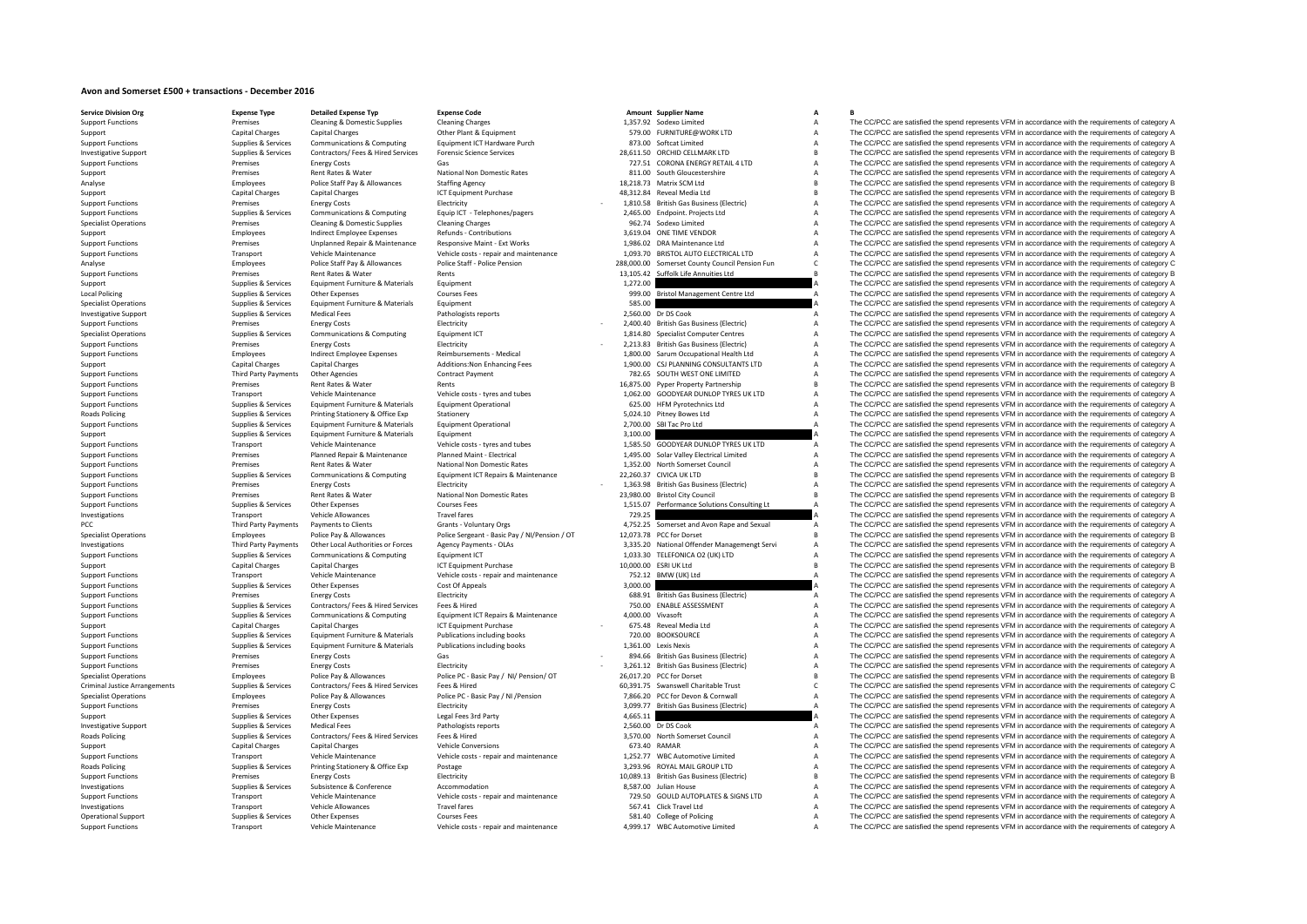| 2,463.78              | Softcat Limited                                                                  | A      |
|-----------------------|----------------------------------------------------------------------------------|--------|
| 573.33<br>6,395.94    | PCC for Gloucestershire                                                          | A<br>А |
| 1,038.73              | <b>Bristol City Council</b>                                                      | A      |
| 788.98                | PCC for Gloucestershire                                                          | A      |
| 1,720.00              |                                                                                  | A      |
| 4.490.69<br>1,154.56  | EDF ENERGY 1 LIMITED<br>Hays Specialist Recruitment Ltd                          | А<br>A |
| 9,022.17              | Matrix SCM Ltd                                                                   | A      |
|                       | 2,740.00 Clearstone Solutions Ltd                                                | A      |
| 2,560.00              | Dr DS Cook                                                                       | A      |
|                       | 700.00 Portishead Town Football Club                                             | A<br>A |
|                       | 2,394.00 DR ALAN SPRIGG<br>7,455.00 Bristol City Council                         | A      |
|                       | 1,354.00 North Somerset Council                                                  | A      |
|                       | 1,500.00 Dave Marshall Consultancy Ltd                                           | A      |
|                       | 1,375.00 Romac Building Contractors Ltd                                          | A<br>A |
| 627.62                | 842.66 MJ Fews Ltd<br>Sodexo Limited                                             | A      |
|                       | 2,465.00 Endpoint. Projects Ltd                                                  | A      |
| 5,681.00              | ArroGen Forensics Ltd                                                            | A      |
| 1,200.00              | <b>TRL LTD</b>                                                                   | A      |
| 2,350.85<br>673.40    | <b>British Gas Business (Electric)</b><br>RAMAR                                  | A<br>A |
| 980.01                |                                                                                  | A      |
| 88,295.88             | Reveal Media Ltd                                                                 | c      |
|                       | 1,566.00 Bath & North East Somerset                                              | A      |
|                       | 591.64 British Gas Business (Electric)<br>1,197.29 PCC for Devon & Cornwall      | A<br>A |
|                       | 2,156.55 Sodexo Limited                                                          | A      |
| 545.75                | Sodexo Limited                                                                   | A      |
|                       | 1,826.00 Bristol City Council                                                    | A      |
|                       | 8,000.00 Bath & North East Somerset Council                                      | A<br>A |
|                       | 525.00 DC SMITH<br>4,012.00 LGC Ltd                                              | A      |
|                       | 1,292.00 North Somerset Council                                                  | A      |
|                       | 56,161.00 North Somerset Council                                                 | c      |
|                       | 804.00 HARTNELL TAYLOR COOK CLIENT A/C<br>45,689.00 PCC for Devon & Cornwall     | A<br>B |
|                       | 5,955.24 DRA Maintenance Ltd                                                     | A      |
|                       | 587.50 Beeley Wood Properties Ltd                                                | A      |
| 500.00                | Unseen (UK)                                                                      | A<br>A |
| 528.00                | 1,357.92 Sodexo Limited                                                          | A      |
|                       | 670.80 PCF PRINT MANAGEMENT LTD                                                  | A      |
|                       | 2,270.48 Sodexo Limited                                                          | A      |
|                       | 3,057.68 Marsh Ltd                                                               | A<br>A |
|                       | 3,659.25 South Gloucestershire Council<br>834.10 British Gas Business (Electric) | A      |
| 15,520.00             | <b>Bath Spa University</b>                                                       | B      |
|                       | 3,500.00 Made Television Ltd                                                     | A      |
| 32,802.00<br>1,799.85 | Bath & North East Somerset<br>SELECTAMARK SECURITY SYSTEMS PLC                   | B<br>A |
|                       | 823,938.98 Blue Light Partnership                                                | C      |
|                       | 1,271.58 British Gas Business (Electric)                                         | A      |
|                       | 1,926.00 Bath & North East Somerset                                              | A      |
| 1,469.07              | SJ Cook & Sons Ltd                                                               | A<br>A |
| 545.75                | Sodexo Limited<br>2,200.00 Recipero Ltd                                          | A      |
| 4,420.27              | PCC for Gloucestershire                                                          | A      |
|                       | 618.58 PCC for Devon & Cornwall                                                  | A      |
|                       | 5,552.72 Sodexo Limited                                                          | A<br>A |
| 5,809.73<br>702.25    | PCC for Gloucestershire                                                          | A      |
|                       |                                                                                  |        |
| 23,466.17             | CORONA ENERGY RETAIL 4 LTD<br>Sodexo Limited                                     | B      |
| 1,758.50              | TELEFONICA O2 (UK) LTD                                                           | A      |
| 13,130.00             |                                                                                  | B      |
| 1,406.25              | Key People Ltd                                                                   | A      |
|                       | 1,168.00 Mendip District Council<br>1,136.16 Sodexo Limited                      | A<br>A |
|                       | 4,398.00 COMPSOFT PLC                                                            | A      |
| 1,435,854.17          | Southwest One Unitary Charge                                                     | c      |
| 1,449.42<br>4,752.25  | <b>British Gas Business (Electric)</b><br>Somerset and Avon Rape and Sexual      | A<br>A |

Support Capital Charges Capital Charges Capital Charges ICT Equipment Purchase 2,463.78 Softcat Limited A The CC/PCC are satisfied the spend represents VFM in accordance with the requirements of category A Support Limited Support Functions Supplies Services Other Expenses Legal Costs & Services Legal Costs & Services Legal Costs & Services Support Stategory A The CC/PCC are satisfied the spend represents VFM in accordance with the requireme Support Employees Police Pay & Allowances Police Chief Inspector - Basic Pay / NI/Pension 6,395.94 PCC for Gloucestershire A The CC/PCC are satisfied the spend represents VFM in accordance with the requirements of category Support Functions Premises Rent Rates & Water Mational Non Domestic Rates 1,038.73 Bristol City Council A The CC/PCC are satisfied the spend represents VFM in accordance with the requirements of category A Support Function Premises Energy Costs Electricity Electricity **1720.00** 788.98 PCC for Gloucestershire A The CC/PCC are satisfied the spend represents VFM in accordance with the requirements of category A Support Premises Environment and Support Support Supplies & Services Equipment Furniture & Materials Equipment Equipment and the service of the Service of the CC/PCC are satisfied the spend represents VFM in accordance with the requirements of category A Support Functions Premises Energy Costs Electricity Electricity Electricity 4,490.69 EDF ENERGY 1 LIMITED A The CC/PCC are satisfied the spend represents VFM in accordance with the requirements of category A Starting Arena Police Staff Pay & Allowances Staffing Agency entirely and the State of Collect Pay Specialist Recruitment Ltd A The CC/PCC are satisfied the spend represents VFM in accordance with the requirements of category A Police St Analyse Employees Police Staff Pay & Allowances Staffing Agency 9,022.17 Matrix SCM Ltd A The CC/PCC are satisfied the spend represents VFM in accordance with the requirements of category A The CC/PCC are satisfied the spe Support Premises Cleaning & Domestic Supplies Window Cleaning 2,740.00 Clearstone Solutions Ltd A The CC/PCC are satisfied the spend represents VFM in accordance with the requirements of category A Descriptions of category Medical Fees **Exercices Cook A The CC/PCC** are satisfied the spend represents VFM in accordance with the requirements of category A The CC/PCC are satisfied the spend represents VFM in accordance with the requirements of c Support Transport Vehicle Allowances Travel fares Travel fares Travel fares 700.00 Portishead Town Football Club A The CC/PCC are satisfied the spend represents VFM in accordance with the requirements of category A the cat Investigations Supplies & Services Contractors/ Fees & Hired Fees & Hired 2,394.00 DR ALAN SPRIGG A The CC/PCC are satisfied the spend represents VFM in accordance with the requirements of category A Services Paper Paper & Support Functions Premises Rent Rates & Water Mational Non Domestic Rates 7,455.00 Bristol City Council A The CC/PCC are satisfied the spend represents VFM in accordance with the requirements of category A Specialist Opera Specialist Operations Premises Rent Rates Rent Rates Rent Rates National Non Domestic Rates 1,354.00 North Somerset Council A The CC/PCC are satisfied the spend represents VFM in accordance with the requirements of categor The CC/PCC are satisfied the spend represents VFM in accordance with the requirements of category A Support Functions Capital Charges Capital Charges Capital Charges Construction & Conversion Works 1,375.00 Romac Building Contractors Ltd A The CC/PCC are satisfied the spend represents VFM in accordance with the requireme Transport Vehicle Maintenance Vehicle Costs - repair and maintenance 1991 842.66 MJ Fews Ltd A The CC/PCC are satisfied the spend represents VFM in accordance with the requirements of category A The CC/PCC are satisfied th Support Premises Cleaning & Domestic Supplies Cleaning Charges Cleaning Charges 627.62 Sodexo Limited A The CC/PCC are satisfied the spend represents VFM in accordance with the requirements of category A Support Premises S on the state of the control of the control of the control of the control of the control of the control of the control of the control of the control of the control of the control of the control of the control of the control Examples and the property of the contractors of the contractors of the contractors of the contractors of the contractors of the contractors of the contractors of the contractors of the contractors of the contractors of the Specialist Operations Supplies Services Contractors/ Fees & Hired Services Fees & Hired 1,200.00 TRL LTD A The CC/PCC are satisfied the spend represents VFM in accordance with the requirements of category A Supplies Servic Support Functions Premises Energy Costs Electricity Electricity - 2,350.85 British Gas Business (Electricity A The CC/PCC are satisfied the spend represents VFM in accordance with the requirements of category A Support Cat Support Capital Charges Capital Charges Capital Charges Vehicle Conversions Capital Charges Vehicle Conversions 673.40 RAMAR A The CC/PCC are satisfied the spend represents VFM in accordance with the requirements of catego Support Supplies Supplies & Services Other Expenses Legal Fees 3rd Party 980.01 980.01 980.01 A The CC/PCC are satisfied the spend represents VFM in accordance with the requirements of category C<br>Support Support Capital Ch Support Capital Charges Capital Charges ICT Equipment Purchase 88,295.88 Reveal Media Ltd C The CC/PCC are satisfied the spend represents VFM in accordance with the requirements of category C<br>Support Permises Rent Rates & Support Premises Rent Rates Mater National Non Domestic Rates 1,566.00 Bath & North East Somerset A The CC/PCC are satisfied the spend represents VFM in accordance with the requirements of category and the requirements of Support Functions Premises Energy Costs Electricity Electricity Support Electricity Support Electricity Support Electric CONNECTRICITY A The CC/PCC are satisfied the spend represents VFM in accordance with the requirements Specialist Operations Specialist Operations Police Overtime Police Overtime Police Sergeant - Overtime Police Sergeant - Overtime 1,197.29 PCC for Devon & Cornwall A The CC/PCC are satisfied the spend represents VFM in acc Support Functions Supplies Services Subsistence & Conference Hospitality Hospitality 2,156.55 Sodexo Limited A The CC/PCC are satisfied the spend represents VFM in accordance with the requirements of category A Support Fun Support Functions Premises Cleaning & Domestic Supplies Cleaning Charges Cleaning Charges Cleaning Charges Cleaning Charges Cleaning Charges Support Functions Premises Cleaning & Domestic Supplies Cleaning Charges Cleaning Rent Rates & Water National Non Domestic Rates 1,826.00 Bristol City Council A The CC/PCC are satisfied the spend represents VFM in accordance with the requirements of category A The CC/PCC are satisfied the spend represen Support Premises Rent Rates & Water Rents Rents Rents Rents Rents Rents Rents Rents And BOO.000 Bath & North East Somerset Council A The CC/PCC are satisfied the spend represents VFM in accordance with the requirements of Other Expenses Horses Forage Horses - Forage 525.00 DC SMITH SERVICES A The CC/PCC are satisfied the spend represents VFM in accordance with the requirements of category A The Criteria and the requirements of category A Th Investigative Support Support Support Services Contractors/ Fees & Hired Services Forensic Science Services 4,012.00 LGC Ltd A The CC/PCC are satisfied the spend represents VFM in accordance with the requirements of catego Support Functions Premises Rent Rates & Water National Non Domestic Rates 1,292.00 North Somerset Council A The CC/PCC are satisfied the spend represents VFM in accordance with the requirements of category A Support Functi Support Functions Premises Rent Rates Rent Rates Rent Rates National Non Domestic Rates S6,161.00 North Somerset Council C The CC/PCC are satisfied the spend represents VFM in accordance with the requirements of category C Support Functions Premises Rent Rates & Water Landlords Service Charge 804.00 HARTNELL TAYLOR COOK CLIENT A/C A The CC/PCC are satisfied the spend represents VFM in accordance with the requirements of category and the requ Investigative Support Third Party Payments Other Local Authorities or Forces Contributions to Other Forces 45,689.00 PCC for Devon & Cornwall B The CC/PCC are satisfied the spend represents VFM in accordance with the requirements of category B Support Functions Capital Charges Capital Charges Construction & Conversion Works 5,955.24 DRA Maintenance Ltd A The CC/PCC are satisfied the spend represents VFM in accordance with the requirements of category A The CC/PC Support Functions Premises Rent Rates & Water Rents Rents Rents Rents Rents Rents Rents Rents Rents Rents Rents Rents Rents A The CC/PCC are satisfied the spend represents VFM in accordance with the requirements of categor Support Functions Support Functions Support Functions Support Functions Supplies A The CC/PCC are satisfied the spend represents VFM in accordance with the requirements of category A The Crip in accordance with the require Support Support Supplies & Services Other Expenses Legal Costs & Services 528.00 A The CC/PCC are satisfied the spend represents VFM in accordance with the requirements of category A<br>Support Functions Supplies A Category A Support Functions Premises Cleaning & Domestic Supplies Cleaning Charges Cleaning Charges Cleaning Charges Cleaning Charges 1,357.92 Sodexo Limited A The CC/PCC are satisfied the spend represents VFM in accordance with the Roads Policing Supplies Services Printing Stationery & Office Exp Stationery and Stationery and Stationery and Stationery and Stationery and Stationery and Stationery and Stationery Cleaning Channel Channel Channel Channel Examples Cleaning & Domestic Supplies Cleaning Charges Cleaning Charges 2,270.48 Sodexo Limited A The CC/PCC are satisfied the spend represents VFM in accordance with the requirements of category A Superinting Superinting Analyse Supplies Services Grants & Subscriptions Subscriptions Subscriptions Subscriptions Subscriptions Subscriptions 3,057.68 Marsh Ltd A The CC/PCC are satisfied the spend represents VFM in accordance with the requireme Third Party Payments Other Local Authorities or Forces Agency Payments - OLAs 3,659.25 South Gloucestershire Council Marther and The CC/PCC are satisfied the spend represents VFM in accordance with the requirements of cate Support Functions Premises Energy Costs Electricity Electricity Business (Electricity and the spend represents VFM in accordance with the requirements of category A David Costs Electricity and the requirements of category Support Functions Third Party Payments Other Local Authorities or Forces Contribution 15,520.00 Bath Spa University B The CC/PCC are satisfied the spend represents VFM in accordance with the requirements of category B Supp The CC/PCC are satisfied the spend represents VFM in accordance with the requirements of category A Support Functions Premises Rent Rates & Water National Non Domestic Rates 32,802.00 Bath & North East Somerset B The CC/PCC are satisfied the spend represents VFM in accordance with the requirements of category B Investiga Equipment Furniture & Materials Equipment Operational exercise and the sected of the CCPCC are satisfied the spend represents VFM in accordance with the requirements of category A<br>Rent Batter Batter Demises Leases and the Support Functions Premises Rent Rates & Water Premises Leases 823,938.98 Blue Light Partnership C The CC/PCC are satisfied the spend represents VFM in accordance with the requirements of category C Support Functions Premises Energy Costs Gas - Gas - 1,271.58 British Gas Business (Electric) A The CC/PCC are satisfied the spend represents VFM in accordance with the requirements of category A Theoretic in a the requirem Support Functions Premises Rent Rates & Water National Non Domestic Rates 1,926.00 Bath & North East Somerset A The CC/PCC are satisfied the spend represents VFM in accordance with the requirements of category A Support Fu Vehicle Maintenance Vehicle costs - repair and maintenance 1,469.07 SJ Cook & Sons Ltd A The CC/PCC are satisfied the spend represents VFM in accordance with the requirements of category A S45.75 Sodex Umited A The CC/PCC Support Functions Premises Cleaning & Domestic Supplies Cleaning Charges Cleaning Charges Cleaning Charges Support Charges Support Functions A The CC/PCC are satisfied the spend represents VFM in accordance with the requir The CC/PCC are satisfied the spend represents VFM in accordance with the requirements of category A Support Employees Police Pay & Allowances Police Pay and Police Pay and Police Pay and Police Pay and Police Sergeant - Basic Pay / pension 4,420.27 PCC for Gloucestershire A The CC/PCC are satisfied the spend represents V Employees Police Staff Overtime Police Staff - Overtime Police Staff - Overtime Police Staff - Overtime Police Staff - Overtime 618.58 PCC for Devon & Cornwall A The CC/PCC are satisfied the spend represents VFM in accorda Support Functions Cleaning Cleaning Cleaning Cleaning Cleaning Cleaning Cleaning Charges 5,552.72 Sodexo Limited A The CC/PCC are satisfied the spend represents VFM in accordance with the requirements of category A Specialist Operations Specialist Operations Followers Police Pay & Allowances Police Pay & Allowances Police Pay 8, Allowances Police Pay 8, Allowances Police Pay 8, Allowances Police Pay 5, Allowance Pay 5, Allowance A Th Support Functions Premises Energy Costs Gas Costs Gas 702.25 CORONA ENERGY RETAIL 4 LTD A The CC/PCC are satisfied the spend represents VFM in accordance with the requirements of category A Support Functions Premises Clean Premises Cleaning & Domestic Supplies Cleaning Charges 23,466.17 Sodexo Limited B The CC/PCC are satisfied the spend represents VFM in accordance with the requirements of category B Support Functions Supplies Services Communications & Computing Equipment ICT Support 1,758.50 TELEFONICA O2 (UK) LTD A The CC/PCC are satisfied the spend represents VFM in accordance with the requirements of category A Sup Support Supplies Supplies & Services Communications & Computing Equipment ICT 13,130.00 B The CC/PCC are satisfied the spend represents VFM in accordance with the requirements of category B<br>Support Functions Support Employ The CC/PCC are satisfied the spend represents VFM in accordance with the requirements of category A Support Functions Premises Rent Rates & Water National Non Domestic Rates 1,168.00 Mendip District Council A The CC/PCC are satisfied the spend represents VFM in accordance with the requirements of category A Cleaning A Di Experies Support Functions Cleaning Charges Cleaning Charges 1,136.16 Sodexo Limited a The CC/PCC are satisfied the spend represents VFM in accordance with the requirements of category A Supplies Companications A Companica Supplies Supplies Services Communications & Computing Equipment ICT Repairs & Maintenance 4,398.00 COMPSOFT PLC AND A The CC/PCC are satisfied the spend represents VFM in accordance with the requirements of category A Supp Support Functions Third Party Payments Other Agencies Contract Payment Contract Payment 1,435,854.17 Southwest One Unitary Charge C The CC/PCC are satisfied the spend represents VFM in accordance with the requirements of c Energy Costs Business Electricity Electricity 1,449.42 British Gas Business (Electric) A The CC/PCC are satisfied the spend represents VFM in accordance with the requirements of category A Thin accordance with the requirem PCC Third Party Payments Payments Payments of Clients Grants - Voluntary Orgs 4,752.25 Somerset and Avon Rape and Sexual A The CC/PCC are satisfied the spend represents VFM in accordance with the requirements of category A The CC/PCC are satisfied the spend represents VFM in accordance with the requirements of category A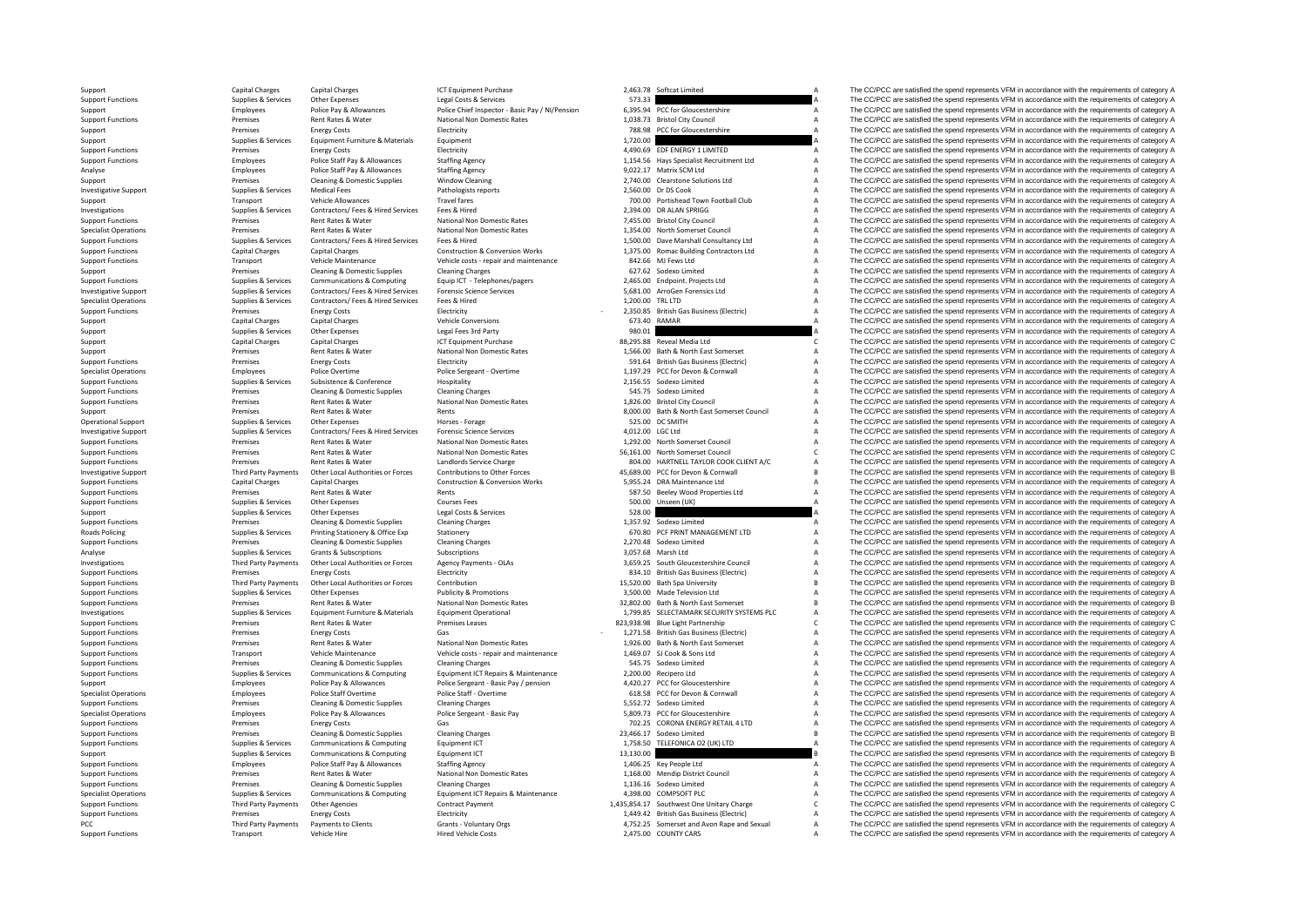Support Functions Supplies Services Other Expenses Cost Of Appeals Cost Of Appeals A Support The CC/PCC are satisfied the spend represents VFM in accordance with the requirements of category A Department of category A Depa Investigative Support Supplies & Services Contractors/ Fees & Hired Services Forensic Science Services Forensic Science Services Support B The CC/PCC are satisfied the spend represents VFM in accordance with the requiremen Support Functions Premises Cleaning & Domestic Supplies Cleaning Charges Cleaning Charges Cleaning Charges Cleaning Charges 1,919.39 Sodexo Limited A The CC/PCC are satisfied the spend represents VFM in accordance with the Support Functions Premises Energy Costs Category A Costs Gas 941.22 CORONA ENERGY RETAIL 4 LTD A The CC/PCC are satisfied the spend represents VFM in accordance with the requirements of category A Support Functions Premise Support Functions Premises Energy Costs Electricity Electricity Electricity 15,648.77 British Gas Business (Electricity B The CC/PCC are satisfied the spend represents VFM in accordance with the requirements of category B Support Functions Transport Vehicle Maintenance Vehicle costs - repair and maintenance 2,333.65 Dick Lovett Ltd A The CC/PCC are satisfied the spend represents VFM in accordance with the requirements of category A Support Specialist Operations Supplies Subsistence Subsistence Subsistence Subsistence Subsistence Subsistence Subsistence Subsistence Subsistence Subsistence (Subsistence 2001)  $\frac{1}{2}$  a The CC/PCC are satisfied the spend repre Supplies & Services Other Expenses External Audit Fee 4,687.50 GRANT THORNTON UK LLP A The CC/PCC are satisfied the spend represents VFM in accordance with the requirements of category A<br>Support of the spending and the req Support Functions Supplies Services Communications & Computing Equipment ICT - 2,667.92 TELEFONICA O2 (UK) LTD A The CC/PCC are satisfied the spend represents VFM in accordance with the requirements of category A<br>Support P Support Premises Rent Rates & Water Rents Rents Rents Rents 6,915.00 DTZ DTL A The CC/PCC are satisfied the spend represents VFM in accordance with the requirements of category A Premises Rent Rates & Water National Non Do Support Functions Premises Rent Rates & Water National Non Domestic Rates 1,093.00 Bristol City Council A The CC/PCC are satisfied the spend represents VFM in accordance with the requirements of category A Support Function Support Functions Transport Vehicle Workshops/Maintenance Vehicle Materials 881.50 RSG ENGINEERING LTD A The CC/PCC are satisfied the spend represents VFM in accordance with the requirements of category A Support UFM in ac Support Supplies Services Contractors/ Fees & Hired Services Fees & Hired Services Fees & Hired Services Fees & Hired Services Fees & Hired Services Fees & Hired Services Fees & Hired Services Fees & Hired Services Profess Support Functions Supplies & Support Performances Contractors/ Fees & Hired Services Professional Fees exercised Professional Fees exercises and the man and the man and the computer of the CO/PCC are satisfied the spend re Support Supplies Services Other Expenses Childcare Vouchers Childcare Vouchers 75,355.31 Edenred (UK Group) Ltd C The CC/PCC are satisfied the spend represents VFM in accordance with the requirements of category C<br>Support SUPPORT SUPPORT SUPPORT SUPPORT SUPPORT SUPPORT SUPPORT SUPPORT SUPPORT SUPPORT SUPPORT SUPPORT OF CONSTRUCT A<br>A The CC/PCC are satisfied the spend represents VFM in accordance with the requirements of category A Support Functions Capital Charges Capital Charges Capital Charges 2,100.00 Capita Secure Information Solutions A The CC/PCC are satisfied the spend represents VFM in accordance with the requirements of category A Support F Support Functions Premises Rent Rates Rent Rates National Non Domestic Rates 545.00 South Somerset District Council A The CC/PCC are satisfied the spend represents VFM in accordance with the requirements of category A Capi Support Capital Charges Capital Charges Capital Charges ICT Equipment Purchase 7,498.73 Reveal Media Ltd A The CC/PCC are satisfied the spend represents VFM in accordance with the requirements of category A Critical Ltd A Criminal Justice Arrangements Supplies & Services Other Expenses Courses Courses Fees Courses Fees Courses Fees Courses Fees Supplies A The CC/PCC are satisfied the spend represents VFM in accordance with the requirements Supplies Supplies Services Clothing Uniforms & Laundry Laundry Buy Cleaning Carry 1,053.00 Royal Devon and Exeter NHS Foundati A The CC/PCC are satisfied the spend represents VFM in accordance with the requirements of cate Support Functions Premises Rent Rates & Water Rents Rents Rents Rents Rents 1,200.00 Devon & Somerset Fire & Rescue Auth A The CC/PCC are satisfied the spend represents VFM in accordance with the requirements of category A Support Employees Police Pay & Allowances Police PC - Basic Pay / Ni /Pension / OT 10,568.01 PCC for Dorset B The CC/PCC are satisfied the spend represents VFM in accordance with the requirements of category B Correct B an Support Capital Charges Capital Charges Capital Charges Capital Charges Capital Charges Capital Charges Capital Charges Capital Charges Capital Charges Capital Charges Capital Charges Capital Charges Capital Charges Capita of the control of the control of the premises and the control of the control of the control of the control of the control of the control of the control of the control of the control of the control of the control of the con Support Functions Transport Vehicle Maintenance Vehicle costs - repair and maintenance 553.20 CASTROL (UK) LTD A The CC/PCC are satisfied the spend represents VFM in accordance with the requirements of category A The Cripc Employees Police Staff Pay & Allowances Police Staff - Basic Pay 2,731.50 PCC for Gloucestershire A The CC/PCC are satisfied the spend represents VFM in accordance with the requirements of category A Curres East Courses Fe Support Functions Supplies Services Other Expenses Courses Fees Courses Fees 732.02 Kaplan Financial Ltd A The CC/PCC are satisfied the spend represents VFM in accordance with the requirements of category A Support Functio Support Functions Transport Vehicle Workshops/Maintenance Vehicle Workshop 2,903.00 Calibration & Consultancy Services A The CC/PCC are satisfied the spend represents VFM in accordance with the requirements of category A I  ${\it Investigative Support}$   ${\it Inperigative Support}$   ${\it Inperigive Support}$   ${\it Inperigive and representation}$   ${\it Inperigive and expression}$   ${\it Inperigive and expression}$   ${\it Inperigive and expression}$   ${\it Inperigive and expression}$   ${\it Inperigive and expression}$   ${\it Inperigive and expression}$   ${\it Inperigive and expression}$   ${\it Inperigive and expression}$   ${\it Inperigive and expression}$   ${\it Inperigive and expression}$   ${\it Inperigive and expression}$   ${\it Inperigive and expression}$   ${\it Inperigive and expression}$   ${\it Inperigive and expression}$   ${\it Inperigive and expression$ Support Functions Premises Energy Costs Electricity - Electricity - 2,283.08 British Gas Business (Electricity A The CC/PCC are satisfied the spend represents VFM in accordance with the requirements of category A Analyse T Analyse Transport Vehicle Maintenance Vehicle Costs - commissioning 3,300.00 RS Fleet Installations Ltd A The CC/PCC are satisfied the spend represents VFM in accordance with the requirements of category A The CC/PCC are s Support Functions Supplies Services Contractors/ Fees & Hired Services Fees & Hired Hired Press & Mater Press Andre 2,054.15 CYCLESCHEME LTD A The CC/PCC are satisfied the spend represents VFM in accordance with the requir Specialist Operations Premises Rent Rates Americans Communications A The CC/PCC are satisfied the spend represents VFM in accordance with the requirements of category A The CC/PCC are satisfied the spend represents VFM in Support Premises Rent Rents Rents Rents Rents Rents Rents Rents Rents Rents Rents Rents Rents Rents Rents Rents Rents Rents Rents Rents Rents Rents Rents Rents Rents Rents Rents Rents Rents Rents Rents Rents Rents Rents Re Analyse Supplies Services Other Expenses Courses Fees Courses Fees 600.00 ONE TIME VENDOR COURS THE COMPONE A The COMPONE are satisfied the spend represents VFM in accordance with the requirements of category A Support Fun Transport Vehicle Maintenance Vehicle Costs - repair and maintenance 1,040.56 Chubb Electronic Security Ltd Maintenance A The CC/PCC are satisfied the spend represents VFM in accordance with the requirements of category A Support Functions Supplies & Services Communications & Computing Equipment ICT 3,306.00 TELEFONICA O2 (UK) LTD A The CC/PCC are satisfied the spend represents VFM in accordance with the requirements of category A The Cripm Specialist Operations and the control of the equirements of category A and the equirements of category A and the company of the COPC are satisfied the spend represents VFM in accordance with the requirements of category A Support Functions Premises Energy Costs Electricity Electricity - 551.66 British Gas Business (Electricity A The CC/PCC are satisfied the spend represents VFM in accordance with the requirements of category A Contractor an Support Functions Capital Charges Capital Charges Capital Charges Construction & Conversion Works 2,607.00 Romac Building Contractors Ltd A The CC/PCC are satisfied the spend represents VFM in accordance with the requireme Support Functions Premises Energy Constant Premises The CC/PCC are satisfied the spend represents VFM in accordance with the requirements of category B The CC/PCC are satisfied the spend represents VFM in accordance with t Support Functions Supplies Services Communications & Computing Equipment ICT Hardware Purch 1,362.26 INSIGHT DIRECT (UK) LTD A The CC/PCC are satisfied the spend represents VFM in accordance with the requirements of catego Support Functions Premises Cleaning & Domestic Supplies Cleaning Charges Cleaning Charges Cleaning Charges Cleaning Charges Cleaning Charges Functions and the spend represents VFM in accordance with the requirements of cat Electricity Energy Costs Electricity Electricity (A) and the Support Functions Premises Energy Costs Electricity Electricity (A) and the Support Third Party Party Party Party Party Party Party Party Party Party Party Party PCC Third Party Payments Payments of Clients Clients Grants - Voluntary Orgs 16,215.00 Next Link B The CC/PCC are satisfied the spend represents VFM in accordance with the requirements of category B Server Costes 16,215.00 Support Functions Premises Energy Costs Energy Costs Electricity Electricity - 2,464.75 British Gas Business (Electricity A The CC/PCC are satisfied the spend represents VFM in accordance with the requirements of category Support Functions Premises Unplanned Repair & Maintenance Responsive Maint - Ext Works 885.00 GORDANO TREE CARE A The CC/PCC are satisfied the spend represents VFM in accordance with the requirements of category A Capital Support Capital Charges Capital Charges Capital Charges Construction & Conversion Fees 19,606.95 Kendall Kingscott Ltd B The CC/PCC are satisfied the spend represents VFM in accordance with the requirements of category B C Analyse Supplies Services Equipment Furniture & Materials Equipment Operational 1,519.20 Mobile Fun Ltd A The CC/PCC are satisfied the spend represents VFM in accordance with the requirements of category A Supplies & Servi Support Functions Support Functions Supplies A The CC/PCC are satisfied the spend represents VFM in accordance with the requirements of category A The CC/PCC are satisfied the spend represents VFM in accordance with the re Support Functions Premises Premises Unplanned Repair & Maintenance Responsive Maint - Roofs 1,537.56 DRA Maintenance Ltd A The CC/PCC are satisfied the spend represents VFM in accordance with the requirements of category B Specialist Operations Specialist Approximations Employees Police Pay & Allowances Police Pay & Allowances Police Inspector - Basic Pay/ NI/ Pension 11,985.35 PCC for Willshire Beauth and The CC/PCC are satisfied the spend Specialist Operations Supplies A The CC/PCC are satisfied the spend represents VFM in accordance with the requirements of category A The CC/PCC are satisfied the spend represents VFM in accordance with the requirements of Support Functions Supplies & Services Communications & Computing Equipment ICT - 3,099.90 TELEFONICA O2 (UK) LTD A The CC/PCC are satisfied the spend represents VFM in accordance with the requirements of category A The Cre Support Functions Premises Rent Rates Rent Rates Rent Rates National Non Domestic Rates 14,289.00 South Gloucestershire B The CC/PCC are satisfied the spend represents VFM in accordance with the requirements of category B Specialist Operations Police PC - Overtime Police PC - Overtime 534.19 PCC for Dorset A The CC/PCC are satisfied the spend represents VFM in accordance with the requirements of category A The CC/PCC are satisfied the spend Support Functions Premises Energy Costs Gas Gas Gas 1,319.81 CORONA ENERGY RETAIL 4 LTD A The CC/PCC are satisfied the spend represents VFM in accordance with the requirements of category A Support Functions Premises Energ Support Premises Cleaning & Domestic Supplies Cleaning Charges Cleaning Charges Cleaning Charges Cleaning Charges 627.62 Sodexo Limited A The CC/PCC are satisfied the spend represents VFM in accordance with the requirement Specialist Operations Specialist Operations Follow Employees Police Staff Pay & Allowances Police Staff - Basic Pay Fasic Pay Fasic Pay 5,599.50 PCC for Dorset A The CC/PCC are satisfied the spend represents VFM in accorda Premises Unplanned Repair & Maintenance Responsive Maint - Fences or Boundaries 989.00 DRA Maintenance Ltd A The CC/PCC are satisfied the spend represents VFM in accordance with the requirements of category A Support Functions Transport Vehicle Maintenance Vehicle Costs - repair and maintenance 1,323.04 WBC Automotive Limited A The CC/PCC are satisfied the spend represents VFM in accordance with the requirements of category A Support Functions Premises Rent Rates Rent Rates National Non Domestic Rates 1,541.00 West Somerset Council Rates/Council A The CC/PCC are satisfied the spend represents VFM in accordance with the requirements of category Support Capital Charges Capital Charges Vehicle Conversions Vehicle Conversions 4,581.75 RAMAR A The CC/PCC are satisfied the spend represents VFM in accordance with the requirements of category A Dues-Kennel Purchase & Ma Operational Support Supplies & Services Other Expenses Dogs - Kennel Purchase & Maint 756.00 Hartshill Kennels and Cattery A The CC/PCC are satisfied the spend represents VFM in accordance with the requirements of category Capital Charges Construction & Conversion Works 5,208.10 DRA Maintenance Ltd A The CC/PCC are satisfied the spend represents VFM in accordance with the requirements of category A Construction Struction Secure Secure 1990.0 Support Functions Employees and intertet Employee Expenses Direct Medical Intervention Direct Medical Intervention 590.00 Dr P Aylard A The CC/PCC are satisfied the spend represents VFM in accordance with the requirements The CC/PCC are satisfied the spend represents VFM in accordance with the requirements of category A Specialist Operations Supplies Services Equipment Furniture & Materials Equipment Equipment Compact Compact Compact Compact Compact Compact Compact Compact Compact A Service Are and the requirements of category A Services The CC/PCC are satisfied the spend represents VFM in accordance with the requirements of category B Support Functions Transport Vehicle Workshops/Maintenance Vehicle Workshop - 2,140.00 Trojan - 2,140.00 Trojan - 2,140.00 Trojan A The CC/PCC are satisfied the spend represents VFM in accordance with the requirements of ca Support Functions Supplies & Services Communications & Computing Equip ICT - Telephones/pagers 1,972.00 Endpoint. Projects Ltd A The CC/PCC are satisfied the spend represents VFM in accordance with the requirements of category A Support Premises Rent Rates & Water National Non Domestic Rates 26,590.00 Bristol City Council 20,000 Bristol City Council B The CC/PCC are satisfied the spend represents VFM in accordance with the requirements of category Specialist Operations Specialist Operations Followers Police Pay & Allowances Police PC - Basic Pay / Pension Police PC - Basic Pay / Pension 7,886.57 PCC for Willshire A The CC/PCC are satisfied the spend represents VFM i The CC/PCC are satisfied the spend represents VFM in accordance with the requirements of category A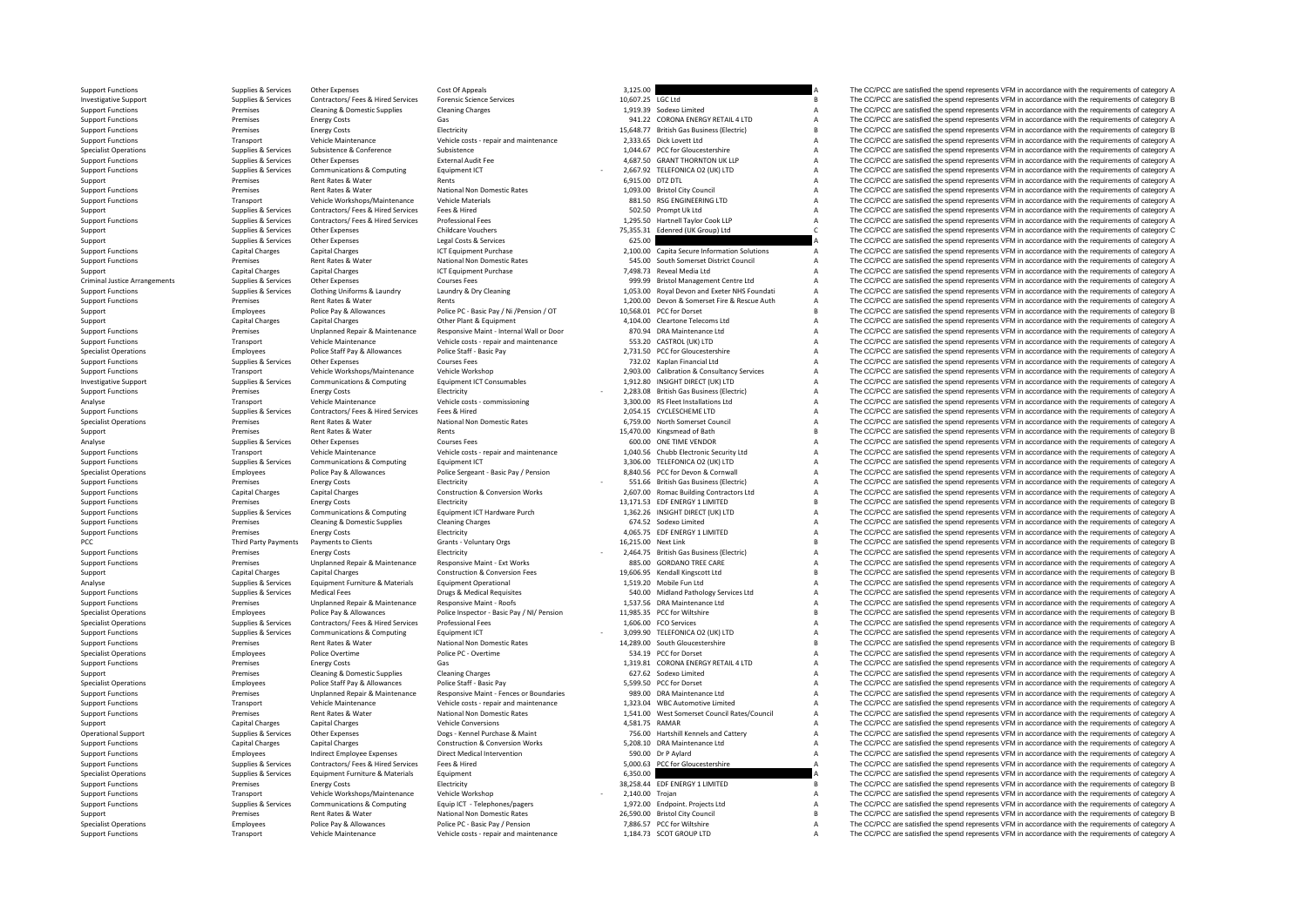Support Functions Supplies Services Other Expenses Legal Costs & Services Services Support Contract Costs and Development Company and the CC/PCC are satisfied the spend represents VFM in accordance with the requirements of Support Functions Premises Rent Rates & Water Landlords Service Charge 1,062.50 Emersons Green Management Company L A The CC/PCC are satisfied the spend represents VFM in accordance with the requirements of category A Supp Support Functions Premises Rent Rates Rent Rates Rent Rates National Non Domestic Rates 3,255.00 North Somerset Council A The CC/PCC are satisfied the spend represents VFM in accordance with the requirements of category A Support Functions Employees Police Staff Pay & Allowances Staffing Agency 970.88 Hays Specialist Recruitment Ltd A The CC/PCC are satisfied the spend represents VFM in accordance with the requirements of category A Support For the content of the content of the content of the content of the content of the content of the content of the content of the content of the content of the content of the content of the content of the content of the cont Specialist Operations Supplies Services Communications & Computing Tel Enquiry Service Tel Enquiry Service 10,457.00 PCC for Dorset B The CC/PCC are satisfied the spend represents VFM in accordance with the requirements of Support Functions Transport Vehicle Maintenance Vehicle costs - tyres and tubes 760.62 GOODYEAR DUNLOP TYRES UK LTD A The CC/PCC are satisfied the spend represents VFM in accordance with the requirements of category A Theo Vehicle costs - licences 576.00 Corporate Support HQ Imprest A The CC/PCC are satisfied the spend represents VFM in accordance with the requirements of category A ST6.00 Corporate Support HQ Imprest A The CC/PCC are satisf Support Support Support Support Support Support Support Support Support Support Support Support Support Support Support Support Support Support Support Support Support Support Support Support Support Support Support Suppor Support Functions Transport Vehicle Maintenance Vehicle costs - licences Support Control of Corporate Support HQ Imprest A The CC/PCC are satisfied the spend represents VFM in accordance with the requirements of category A Support Capital Charges Capital Charges Capital Charges Capital Charges ICT Equipment Purchase 1CT Equipment Purchase 773.18 Softcat Limited A The CC/PCC are satisfied the spend represents VFM in accordance with the requir Support Functions Premises Planned Repair & Maintenance Security 2,768.00 AVON ARMOUR LTD A The CC/PCC are satisfied the spend represents VFM in accordance with the requirements of category A Support Functions Capital Charges Capital Charges Capital Charges Construction & Conversion Works 4,955.00 Solar Valley Electrical Limited A The CC/PCC are satisfied the spend represents VFM in accordance with the requirem Criminal Justice Arrangements Supplies & Services Clothing Uniforms & Laundry Laundry Abry Cleaning by Cleaning 1993.36 Royal Devon and Exeter NHS Foundati A The CC/PCC are satisfied the spend represents VFM in accordance Specialist Operations Supplies Services Communications & Computing Equipment ICT 569.51 Vodafone Corporate Limited A The CC/PCC are satisfied the spend represents VFM in accordance with the requirements of category A Suppl SUPPORT A The CC/PCC are satisfied the spend represents VFM in accordance with the requirements of category A<br>A The CC/PCC are satisfied the spend represents VFM in accordance with the requirements of category A Third Party Payments Other Local Authorities or Forces Charges - Financial Services Charges - Financial Services Charges - Financial Services (6) 400.00 ASM Risk Assurance Services LLP A The CC/PCC are satisfied the spend Specialist Operations Cleaning Scheme (Specialist Operations of the Company of Police Police Police Police PC-Basic Pay / NI / Pension / OT 10,420.14 PCC for Willshire Basic Basic Basic Basic Development of category B<br>Sunn Cleaning & Domestic Supplies Cleaning Charges Cleaning Charges Cleaning Charges 755.10 Sodexo Limited A The CC/PCC are satisfied the spend represents VFM in accordance with the requirements of category A The Criptocare sat Analyse Transport Vehicle Workshops/Maintenance Vehicle recovery 870.00 AA Business Services A The CC/PCC are satisfied the spend represents VFM in accordance with the requirements of category A Support of the Equirements Support Functions Supplies Services Other Expenses Publicity & Promotions Publicity & Promotions 3,120.00 Point Creative A The CC/PCC are satisfied the spend represents VFM in accordance with the requirements of category A Support Functions Premises Rent Rates & Water National Non Domestic Rates 969.00 Bristol City Council A The CC/PCC are satisfied the spend represents VFM in accordance with the requirements of category A<br>Support Functions Support Functions Premises Energy Costs Electricity Electricity 735.05 British Gas Business (Electricity A The CC/PCC are satisfied the spend represents VFM in accordance with the requirements of category A Support Functio support Functions Premises Energy Costs Gas 802.99 CORONA ENERGY RETAIL 4 LTD A The CC/PCC are satisfied the spend represents VFM in accordance with the requirements of category A<br>Support Functions Premises Energy Costs Ga Support Functions Premises Energy Costs Electricity Beat Electricity Beat and the Support Electricity and the spend represents VFM in accordance with the requirements of category A<br>Specialist Operations Specialist Deration Specialist Operations Employees Police Police Poertime Police PC - Overtime Police PC - Overtime 12,161.83 PCC for Devon & Cornwall B The CC/PCC are satisfied the spend represents VFM in accordance with the requirements of Employees Indirect Employee Expenses Reimbursements - Medical 1,800.00 Sarum Occupational Health Ltd A The CC/PCC are satisfied the spend represents VFM in accordance with the requirements of category A Construction & Cons Support Capital Charges Capital Charges Capital Charges Construction & Conversion Works 2,850.00 DRA Maintenance Ltd A The CC/PCC are satisfied the spend represents VFM in accordance with the requirements of category A Spe Specialist Operations Supplies Services Communications & Computing Equipment ICT Services Computer Centres 2,005.13 Specialist Computer Centres A The CC/PCC are satisfied the spend represents VFM in accordance with the req Support Functions Premises Cleaning & Domestic Supplies Cleaning Charges Cleaning Charges Cleaning Charges 1,136.16 Sodexo Limited A The CC/PCC are satisfied the spend represents VFM in accordance with the requirements of Support Functions Premises Cleaning & Domestic Supplies Cleaning Charges Cleaning Charges Cleaning Charges Cleaning Charges Cleaning Charges 582.13 Sodexo Limited A The CC/PCC are satisfied the spend represents VFM in acco Support Functions Premises Energy Costs Gas Costs Gas 2,249.21 CORONA ENERGY RETAIL 4.1TD A The CC/PCC are satisfied the spend represents VFM in accordance with the requirements of category A The CC/PCC are satisfied the s Support Functions Premises Energy Costs Gas Gas Gas Benefical Costs CORONA ENERGY RETAIL 4 LTD A The CC/PCC are satisfied the spend represents VFM in accordance with the requirements of category A Support Functions Enploye Support Functions Employees Indicate The CC/PCC are satisfied the spend represents VFM in accordance with the requirements of category A The CC/PCC are satisfied the spend represents VFM in accordance with the requirements Support Functions Transport Vehicle Maintenance Vehicle costs - repair and maintenance 555.30 City West Commercials Ltd A The CC/PCC are satisfied the spend represents VFM in accordance with the requirements of category A Support Functions Premises Planned Repair & Maintenance Unplanned - AACs 1,568.00 AVON ARMOUR LTD A The CC/PCC are satisfied the spend represents VFM in accordance with the requirements of category A<br>Support Functions Prem Support Functions Premises Planned Repair & Maintenance Repairs & Maint General 719.00 Good Riddance Pest Control Ltd A The CC/PCC are satisfied the spend represents VFM in accordance with the requirements of category A Su Support Capital Financing Transfer to/from Reserves Transfer to / from reserves S0,000.00 Savannah Holdings C The CC/PCC are satisfied the spend represents VFM in accordance with the requirements of category C The Creation Support Functions Transport Vehicle Maintenance Vehicle costs - repair and maintenance Cases and Maintenance Costs - repair and maintenance of the Support Transport Supplies & Services Contractors/ Fees & Hired Services Fo Supplies & Services Contractors/Fees & Hired Services Forensic Science Services Porensic Science Services Cantractors Cantractors Cantractors Cantractors Cantractors Cantractors Cantractors Cantractors Cantractors Cantract Support Capital Charges Capital Charges Capital Charges Construction & Conversion Works 360,229.94 MIDAS CONSTRUCTION LTD C The CC/PCC are satisfied the spend represents VFM in accordance with the requirements of category Vehicle costs - repair and maintenance 1,710.00 RSG ENGINEERING LTD A The CC/PCC are satisfied the spend represents VFM in accordance with the requirements of category A<br>Police PC - Rasic Pay and the creation of category A Specialist Operations Employees Police Pay & Allowances Police PC - Basic Pay 7,901.32 PCC for Devon & Cornwall A The CC/PCC are satisfied the spend represents VFM in accordance with the requirements of category A The Crim Specialist Operations Specialist Operations Premises Energy Costs Electricity Electricity Deciricity 2,809.98 British Gas Business (Electricity A The CC/PCC are satisfied the spend represents VFM in accordance with the req Support Functions Premises Rent Rates & Water National Non Domestic Rates 13,543.00 South Gloucestershire B The CC/PCC are satisfied the spend represents VFM in accordance with the requirements of category B Support Functi Premises Cleaning & Domestic Supplies Cleaning Charges 755.10 Sodexo Limited 755.10 Some and The CC/PCC are satisfied the spend represents VFM in accordance with the requirements of category A<br>Sunnlies & Services Other Fu Operational Support Supplies A Services Other Expenses Horses Horses Forage Horses Forage 1,200.00 DC SMITH A The CC/PCC are satisfied the spend represents VFM in accordance with the requirements of category A Support Func Support Functions Premises Energy Costs Electricity Electricity Electricity 2,400.40 British Gas Business (Electricity A The CC/PCC are satisfied the spend represents VFM in accordance with the requirements of category A S Support Functions Capital Charges Capital Charges Capital Charges Construction & Conversion Works 1,880.00 DRA Maintenance Ltd A The CC/PCC are satisfied the spend represents VFM in accordance with the requirements of cate Support Functions Premises Rent Rates Rent Rates Rent Rates Rent Rates Rent Rates Rent Rates Rent Rates Rent Rates Rent Rates Rent Rates Rent Rates Rent Rates Rent Rent Rent Rates Rent Rent Rates Rent Rent Rates Conference Support Functions Support Functions A Service Conference A The CONFERENC are satisfied the spend represents VFM in accordance with the requirements of category A The CC/PCC are satisfied the spend represents VFM in accorda Support Capital Charges Capital Charges Capital Charges Capital Charges Other Plant & Equipment Charges Other Plant & Equipment 1,848.00 FURNITURE@WORK LTD A The CC/PCC are satisfied the spend represents VFM in accordance Transport Vehicle Maintenance Vehicle Costs - repair and maintenance 918.21 SJ Cook & Sons Ltd A The CC/PCC are satisfied the spend represents VFM in accordance with the requirements of category A Vehicles Purchase Vehicle Support Capital Charges Capital Charges Vehicles Purchase Vehicles Purchase 14,853.12 FORD MOTOR CO LTD B The CC/PCC are satisfied the spend represents VFM in accordance with the requirements of category B Support Functions Premises Rent Rates & Water National Non Domestic Rates 3,628.00 Bristol City Council A The CC/PCC are satisfied the spend represents VFM in accordance with the requirements of category A Support Function Support Functions Supplies Services Equipment Furniture & Materials Equipment Operational Equipment Operational 3,294.00 EDGAR BROTHERS A The CC/PCC are satisfied the spend represents VFM in accordance with the requirement Transport Vehicle Maintenance Vehicle Costs - repair and maintenance 662.04 CASTROL (UK) LTD A The CC/PCC are satisfied the spend represents VFM in accordance with the requirements of category A<br>Supplies & Services Equipme Support Functions Supplies & Services Equipment Funiture & Materials Equipment |<br>
Support Functions Supplies Agencies Other Expenses Courses Fees Courses Courses Fees 735.00 Hands Free Computing Ltd A The CC/PCC are satisf A The CC/PCC are satisfied the spend represents VFM in accordance with the requirements of category A Support Functions Supplies Services Medical Fees Drugs & Medical Requisites Drugs & Medical Requisites Drugs & Medical Requires Drugs & Medical Requires 2,400.00 Cardiac Science Holdings (UK) Ltd A The CC/PCC are satisfied The CC/PCC are satisfied the spend represents VFM in accordance with the requirements of category A Support Functions Transport Vehicle Maintenance Vehicle Costs - repair and maintenance 1,966.84 BMW (UK) Ltd A The CC/PCC are satisfied the spend represents VFM in accordance with the requirements of category A The CC/PCC Support Functions Premises Rent Rates & Water Mational Non Domestic Rates Sales Sales Sales Sales Sales Sales Sales Sales And The CC/PCC are satisfied the spend represents VFM in accordance with the requirements of categor Specialist Operations Capital Charges Capital Charges Additions:Non Enhancing Fees 4,603.80 Kendall Kingscott Ltd A The CC/PCC are satisfied the spend represents VFM in accordance with the requirements of category A Decret A The CC/PCC are satisfied the spend represents VFM in accordance with the requirements of category A Specialist Operations Scheme (Separations Employees Police Pay & Allowances Police PC - Basic Pay / Ni/ Pension/ OT 24,243.89 PCC for Gloucestershire Basic Pay The CC/PCC are satisfied the spend represents VFM in accordanc Support Functions Support Premises Planned Repair & Maintenance Planned Maint - Electrical Maint - Electrical<br>
Support Functions Support Functions (Premises Cleaning & Domestic Supplies Cleaning Charges Cleaning Change Cle Support Functions Cleaning Cleaning Cleaning Cleaning Cleaning A The CC/PCC are satisfied the spend represents VFM in accordance with the requirements of category A The CC/PCC are satisfied the spend represents VFM in acco Investigations Supplies Services Medical Fees Rehabilitation Rehabilitation Medical Term and the COM COMMON COMMON A The CC/PCC are satisfied the spend represents VFM in accordance with the requirements of category A Suppo Support Capital Charges Capital Charges Vehicle Conversions Capital Charges Vehicle Conversions Capital Charges Vehicle Conversions 673.40 RAMAR A The CO/PCC are satisfied the spend represents VFM in accordance with the re Support Support Support Support Support Support Support Support Support Support Support Support Support Support Support Support Support Support Support Support Support Support Support Support Support Support Support Suppor Payments to Clients Crains Policinary Orgs 6,794.50 North Somerset Council A The CC/PCC are satisfied the spend represents VFM in accordance with the requirements of category A Clients and the requirements of category A Th Investigative Support Premises Premises Diplanned Repair & Maintenance Responsive Maint - Electrical 1,999.28 A The CC/PCC are satisfied the spend represents VFM in accordance with the requirements of category A Support Fu Support Functions Transport Vehicle Maintenance Vehicle costs - repair and maintenance 765.77 City West Commercials Ltd A The CC/PCC are satisfied the spend represents VFM in accordance with the requirements of category A The CC/PCC are satisfied the spend represents VFM in accordance with the requirements of category A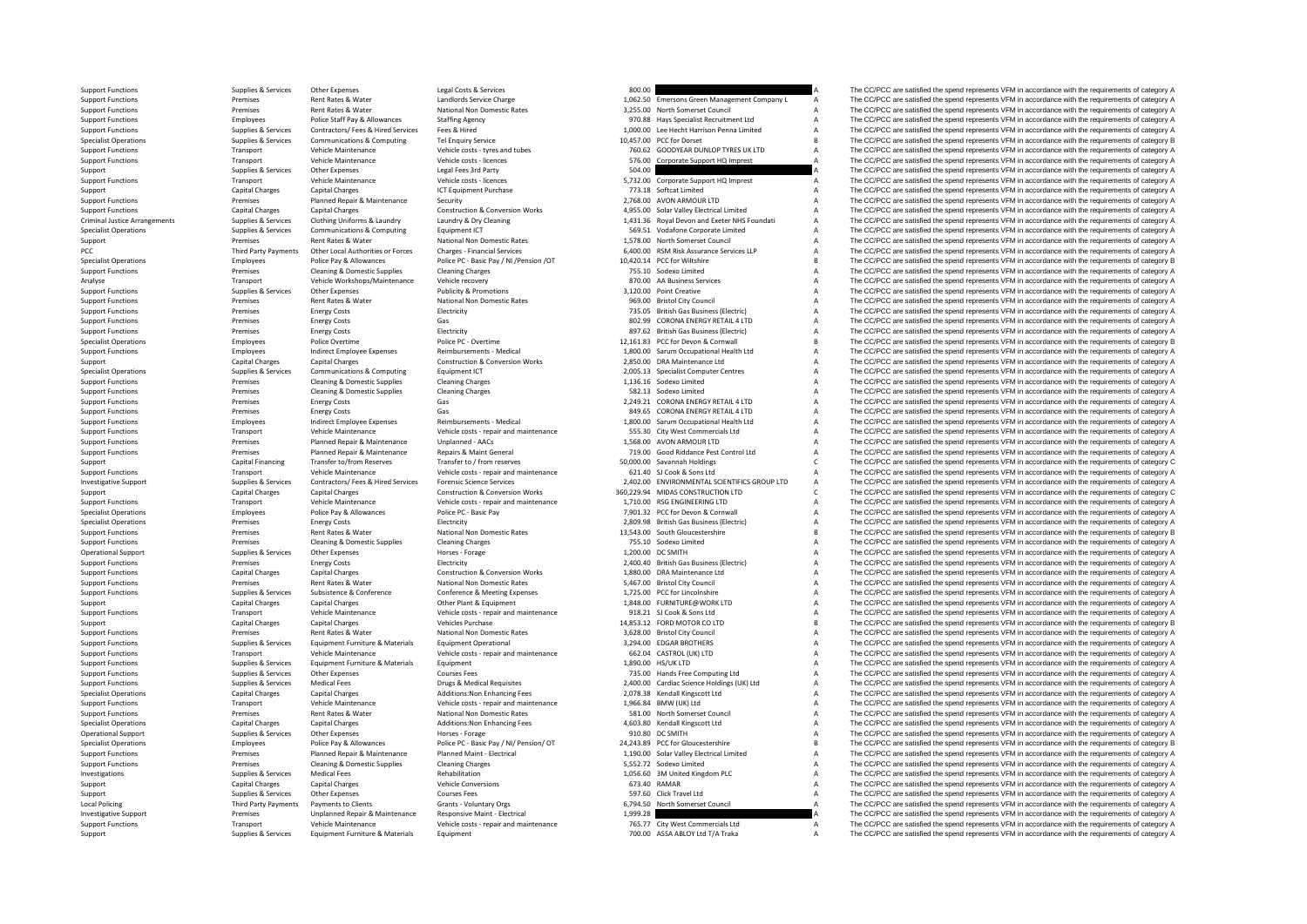| 3,801.29  | ROYAL MAIL GROUP LTD                       | A |
|-----------|--------------------------------------------|---|
| 3,330.00  | North Somerset Council                     | A |
| 1,641.00  | Data Pro                                   | A |
|           |                                            | A |
| 1.100.00  | Royal Devon and Exeter NHS Foundati        |   |
| 890.24    | <b>WBC Automotive Limited</b>              | A |
| 1,295.00  | <b>Bristol Management Centre Ltd</b>       | A |
| 12,066.76 | PCC for Wiltshire                          | B |
| 7,357.50  | Matrix SCM Ltd                             | A |
| 2,830.13  | <b>HOWARDS HONDA</b>                       | A |
| 12,938.53 | EDF ENERGY 1 LIMITED                       | B |
| 1.680.00  |                                            | Δ |
| 690.00    |                                            | Δ |
|           | Perrys Recycling Ltd                       |   |
| 2,270.48  | Sodexo Limited                             | Δ |
| 4,472.62  | PCC for Wiltshire                          | Δ |
| 2,500.00  |                                            | A |
| 1,901.48  | PCC for Gloucestershire                    | Ą |
| 599.88    |                                            | A |
| 803.10    | Pitney Bowes Ltd                           | Ą |
| 2,726.00  |                                            | Ą |
|           | 36,952.58 EDF ENERGY 1 LIMITED             | B |
|           | 2,353.82 British Gas Business (Electric)   | A |
|           |                                            |   |
|           | 502.15 Bristol Wessex Billing Service Ltd  | A |
|           | 571.66 Softcat Limited                     | A |
|           | 2,588.28 British Gas Business (Electric)   | A |
|           | 11,995.68 PCC for Devon & Cornwall         | B |
|           | 677.79 Royal Devon and Exeter NHS Foundati | A |
|           | 695.00 DRA Maintenance Ltd                 | A |
| 1.815.17  | Sodexo Limited                             | A |
| 29,833.00 | North Somerset Council                     | B |
|           |                                            |   |
| 4,060.36  | Sodexo Limited                             | A |
| 600.00    | Shear Design Ltd                           | A |
| 962.74    | Sodexo Limited                             | A |
| 825.00    | Stannah Lifts Service Ltd                  | A |
| 1,476.00  |                                            | A |
| 1.254.62  | MJ Fews Ltd                                | A |
|           |                                            | A |
|           |                                            |   |
| 6.531.00  | North Somerset Council                     |   |
| 2,860.33  | <b>British Gas Business (Electric)</b>     | A |
| 2,080.00  | <b>Point Creative</b>                      | A |
| 6,500.00  | <b>CRADDY Pitchers Ltd</b>                 | A |
| 693.00    | <b>GOODYEAR DUNLOP TYRES UK LTD</b>        | Δ |
| 4,712.79  | Key Forensic Services Ltd                  | Δ |
| 9,088.25  | <b>GRANT THORNTON UK LLP</b>               | Δ |
| 1.458.00  |                                            | Δ |
| 6,354.80  |                                            | Δ |
|           | Solar Valley Electrical Limited            | Δ |
| 1,076.85  | DRA Maintenance Ltd                        | Δ |
| 1,666.67  | CYCLESCHEME LTD                            |   |
| 931.86    |                                            | A |
| 2,356.00  | College of Policing                        | Ą |
| 1,450.00  |                                            | A |
| 3,500.00  | Cellebrite UK Ltd                          | A |
| 1,406.25  | Key People Ltd                             | A |
|           | 8,980.00 DRA Maintenance Ltd               | A |
| 691.93    | Sodexo Limited                             | A |
| 567.41    | Click Travel Ltd                           | A |
| 540.00    | Southern Brooks Community Partnersh        | A |
| 910.00    | Serco                                      |   |
|           |                                            | A |
| 1.944.00  | Vodafone                                   | A |
| 578.00    | Mendip District Council                    | A |
| 3,266.13  | Avrils Fencing & Timber Products Lt        | A |
| 578.14    | CORONA ENERGY RETAIL 4 LTD                 | A |
| 743.60    | SJ Cook & Sons Ltd                         | A |
| 878.90    | Deltawaite Ltd                             | A |
| 2,937.50  | Rotolok Trustees of Rotolok                | A |
| 1,008.11  | CORONA ENERGY RETAIL 4 LTD                 | A |
|           |                                            |   |
| 3,057.50  | BATH & NORTH EAST SOMERSET COUNCIL         | A |
| 1,503.00  | North Somerset Council                     | A |
| 522.50    |                                            | A |
| 833.90    |                                            | Δ |
| 670.30    | SJ Cook & Sons Ltd                         | A |
| 4.650.00  |                                            | Δ |
| 1,913.00  | West Somerset Council Rates/Council        | Ą |
| 634.60    | A H BALL                                   | A |
| 1,011.13  | <b>Bristol Wessex Billing Service Ltd</b>  | A |

Roads Policing Supplies Supplies & Services Printing Stationery & Office Exp Postage 2012 ROYAL MAIL GROUP LTD A The CC/PCC are satisfied the spend represents VFM in accordance with the requirements of category A The Crite Support Functions Premises Rent Rates Rent Rates Rent Rates National Non Domestic Rates 3,330.00 North Somerset Council A The CC/PCC are satisfied the spend represents VFM in accordance with the requirements of category A Support Capital Charges Capital Charges Capital Charges Capital Charges ICT Equipment Purchase 1,641.00 Data Pro A The CC/PCC are satisfied the spend represents VFM in accordance with the requirements of category A Crimina Criminal Justice Arrangements Supplies & Services Clothing Uniforms & Laundry Laundry Boy Cleaning Muster and Exerce 1,100.00 Royal Devon and Exerce MHS Foundati A The CC/PCC are satisfied the spend represents VFM in accor Support Functions Transport Vehicle Maintenance Vehicle Costs - repair and maintenance Vehicle costs - repair and maintenance 890.24 WBC Automotive Limited A The CC/PCC are satisfied the spend represents VFM in accordance Analyse Supplies Services Contractors/ Fees & Hired Services Fees & Hired 1,295.00 Bristol Management Centre Ltd A The CC/PCC are satisfied the spend represents VFM in accordance with the requirements of category A Distre Specialist Operations and the component of the equirements of category Benefit of the Component of the Component of the Component of the Component of Component of Component of Component of Component of Component of Compone Police Staff Pay & Allowances Staffing Agency 7,357.50 Matrix SCM Ltd A The CC/PCC are satisfied the spend represents VFM in accordance with the requirements of category A The Crip in accordance with the requirements of ca Support Functions Transport Vehicle Maintenance Vehicle costs - repair and maintenance 2,830.13 HOWARDS HONDA A The CC/PCC are satisfied the spend represents VFM in accordance with the requirements of category A Theory and Support Functions Premises Energy Costs Energy Costs Electricity Electricity Electricity Electricity and the product are the CO/PCC are satisfied the spend represents VFM in accordance with the requirements of category B<br>S Specialist Operations Supplies Services Subsistence & Conference Accommodation Accommodation accord accommodation 1,680.00 A The CC/PCC are satisfied the spend represents VFM in accordance with the requirements of category Support Functions Premises Waste Disposal – Premises Waste Disposal – Premises Waste Disposal – Premises Waste Disposal – Premises Waste Disposal – Premises Waste Disposal – Premises Waste Disposal – Premises Cleaning Char Premises Cleaning & Domestic Supplies Cleaning Charges Cleaning Charges 2,270.48 Sodexo Limited A The CC/PCC are satisfied the spend represents VFM in accordance with the requirements of category A The Crime of the Supplie Support Police Staff Pay & Allowances Police Staff - Basic Pay 4,472.62 PCC for Willshire A The CC/PCC are satisfied the spend represents VFM in accordance with the requirements of category A Support Functions Support Func Support Functions Supplies Services Other Expenses Legal Costs & Services 2,500.00 A The CC/PCC are satisfied the spend represents VFM in accordance with the requirements of category A Support Functions Supplies & Services Other Expenses Courses Fees Courses Fees Courses Fees 1,901.48 PCC for Gloucestershire A The CC/PCC are satisfied the spend represents VFM in accordance with the requirements of category A The Crip in a stream of category Support Supplies Services Equipment Furniture & Materials Equipment Culture Content Supplies A The CC/PCC are satisfied the spend represents VFM in accordance with the requirements of category A Reads Policing Supplies A S Explies & Services Printing Stationery Supplies Supplies and Stationery Stationery Stationery Stationery Stationery and Supplies and Supplies A The CC/PCC are satisfied the spend represents VFM in accordance with the requi Support Supplies Services Other Expenses Legal Fees 3rd Party 2,726.00 A The CC/PCC are satisfied the spend represents VFM in accordance with the requirements of category A Supplies & Services Other Expenses Legal Fees 3rd Support Functions Premises Energy Costs Electricity (Electricity and Support Electricity and Support Functions and the spend represents VFM in accordance with the requirements of category B<br>Support Functions Premiers Funct Support Functions Premises Energy Costs Energy Costs Electricity Business Electricity - 2,353.82 British Gas Business (Electric) A The CC/PCC are satisfied the spend represents VFM in accordance with the requirements of ca Support Functions Premises Rent Rates & Water Water Charges/Sewerages 502.15 Bristol Wessex Billing Service Ltd A The CC/PCC are satisfied the spend represents VFM in accordance with the requirements of category A Capital Support Capital Charges Capital Charges ICT Equipment Purchase 571.66 Softcat Limited A The CC/PCC are satisfied the spend represents VFM in accordance with the requirements of category A Support Capital Charges ICT Equipm support Functions Premises Energy Costs Energy Costs Electricity 2,588.28 British Gas Business (Electricity 2,588.28 British Gas Business (Electricity 2,588.28 British Gas Business (Electricity 2,588.28 British Gas Busines Specialist Operations The CC/PCC are satisfied the spend represents VFM in accordance with the requirements of category Boile Pay & Allowances Police Pay & Allowances Police Pay & Allowances Police Pay & Allowances Police Criminal Justice Arrangements Supplies & Services Clothing Uniforms & Laundry Laundry & Dry Cleaning Management (2012) and a contact a case of the CC/PCC are satisfied the spend represents VFM in accordance with the requir Capital Charges Construction & Conversion Works 695.00 DRA Maintenance Ltd A The CC/PCC are satisfied the spend represents VFM in accordance with the requirements of category A The Crience are the requirements of category Support Functions Premises Cleaning & Domestic Supplies Cleaning Charges Cleaning Charges Cleaning Charges Cleaning Charges Cleaning Charges 1,815.17 Sodexo Limited A The CC/PCC are satisfied the spend represents VFM in ac Support Functions Premises Rent Rates & Water National Non Domestic Rates 29,833.00 North Somerset Council B The CC/PCC are satisfied the spend represents VFM in accordance with the requirements of category B Support Funct Support Functions Premises Cleaning & Domestic Supplies Cleaning Charges Cleaning Charges Cleaning Charges Cleaning Charges Cleaning Charges Cleaning Charges Contruction & Conversion Fees A The CC/PCC are satisfied the spe Support Functions Capital Charges Capital Charges Capital Charges Construction & Conversion Fees 600.00 Shear Design Ltd A The CC/PCC are satisfied the spend represents VFM in accordance with the requirements of category A Specialist Operations Specialist Operations Premises Cleaning & Domestic Supplies Cleaning Charges Cleaning Charges 962.74 Sodexo Limited A The CC/PCC are satisfied the spend represents VFM in accordance with the requireme Support Functions Premises Planned Repair & Maintenance Servicing - Lifts 825.00 Stannah Lifts Service Ltd A The CC/PCC are satisfied the spend represents VFM in accordance with the requirements of category A Support Funct Equipment Furniture & Materials Equipment Furniture & Materials Equipment Furniture & Materials Equipment Furniture & Materials Equipment Support Support of the Support of the Support of the Support of the Support of the S Support Functions Transport Vehicle Maintenance Vehicle costs - repair and maintenance 1,254.62 MJ Fews Ltd A The CC/PCC are satisfied the spend represents VFM in accordance with the requirements of category A Roads Policing Supplies Services Contractors/ Fees & Hired Fees & Hired Fees & Hired 6,531.00 North Somerset Council A The CC/PCC are satisfied the spend represents VFM in accordance with the requirements of category A Sup Support Functions Premises Energy Costs Electricity Electricity - 2,860.33 British Gas Business (Electricity A The CC/PCC are satisfied the spend represents VFM in accordance with the requirements of category A Support Fun Support Functions Supplies & Services Other Expenses Publicity & Promotions Publicity & Promotions 2,080.00 Point Creative A The CC/PCC are satisfied the spend represents VFM in accordance with the requirements of category Support Functions Supplies & Services Contractors/ Fees & Hired Services Professional Fees **Professional Fees** 6,500.00 CRADDY Pitchers Ltd A The CC/PCC are satisfied the spend represents VFM in accordance with the require Support Functions Transport Vehicle Maintenance Vehicle costs - tyres and tubes 693.00 GOODYEAR DUNLOP TYRES UK LTD A The CC/PCC are satisfied the spend represents VFM in accordance with the requirements of category A chro 1.12.79 Rey Forensic Services and The CC/PCC are satisfied the spend represents VFM in accordance with the requirements of category A strain of category A strain and the spend represents VFM in accordance with the requirem PCC ARE SUPPLIES ON THORNTON UK LLP A The CC/PCC are satisfied the spend represents VFM in accordance with the requirements of category A<br>Leval Cost & Services Costenant A The CC/PCC are satisfied the spend represents VFM Support Support Support Support Support Support Support Support Support Support Support Support Support Support Support Support Support Support Support Support Support Support Support Support Support Support Support Suppor Support Functions Capital Charges Capital Charges Construction & Conversion Works 6,354.80 Solar Valley Electrical Limited A The CC/PCC are satisfied the spend represents VFM in accordance with the requirements of category Support Functions Premises Planned Repair & Maintenance Alterations to Buildings 1,076.85 DRA Maintenance Ltd A The CC/PCC are satisfied the spend represents VFM in accordance with the requirements of category A Support Fu Support Functions Support Functions (Support Function Contractors/ Fees & Hired Services Fees & Hired Services Fees & Hired Services Fees & Hired Services Fees & Hired Services Fees & Hired Services Fees & Hired Services F Support Supplies & Services Subsistence Accommodation Accommodation 931.86 A The CC/PCC are satisfied the spend represents VFM in accordance with the requirements of category A Supplies A Services Other Freence Conference Support Supplies Supplies Aservices Other Expenses Courses Fees Courses Fees - 2,356.00 College of Policing A The CC/PCC are satisfied the spend represents VFM in accordance with the requirements of category A Support Func Supplies & Services Other Expenses Capital Changes Legal Costs & Services Legal Costs & Services Capital Costs & Services 1,450.00 A The CC/PCC are satisfied the spend represents VFM in accordance with the requirements of Support Capital Charges Capital Charges Capital Charges Additions:Non Enhanc Cn&Wk B&I 3,500.00 Cellebrite UK Ltd A The CC/PCC are satisfied the spend represents VFM in accordance with the requirements of category A Suppor Staffing Agency<br>
Support Functions: Non Employees Police Stategory A The CC/PCC are satisfied the spend represents VFM in accordance with the requirements of category A<br>
A The CC/PCC are satisfied the spend represents VFM Support Functions Capital Charges Capital Charges Capital Charges Additions:Non Enhanc Cn&Wk B&I 8,980.00 DRA Maintenance Ltd A The CC/PCC are satisfied the spend represents VFM in accordance with the requirements of categ Cleaning & Domestic Supplies Cleaning Charges Cleaning Charges Cleaning Charges Cleaning Charges Cleaning Charges 691.93 Sodexo Limited A The CC/PCC are satisfied the spend represents VFM in accordance with the requirement Investigations Transport Vehicle Allowances Travel fares Travel fares S67.41 Click Travel Ltd A The CC/PCC are satisfied the spend represents VFM in accordance with the requirements of category A Local Policing Supplies Policing Supplies & Services Other Expenses Courses Fees Courses Fees 540.00 Southern Brooks Community Partnersh A The CC/PCC are satisfied the spend represents VFM in accordance with the requiremen Analyse Supplies Services Other Expenses Courses Fees 910.00 Serco 910.00 Serco A The CC/PCC are satisfied the spend represents VFM in accordance with the requirements of category A Supplies & Services Other Expenses Compu Support Functions Supplies Services Communications & Computing Equipment ICT Support CT 1,944.00 Vodafone 1,944.00 Vodafone A The CC/PCC are satisfied the spend represents VFM in accordance with the requirements of categor National Non Domestic Rates **Articians COV COUNTS A The CC/PCC** are satisfied the spend represents VFM in accordance with the requirements of category A<br>Additions:Non Enhanc Cn&Wk B&I a and the spend of category A The COVC Support Capital Charges Capital Charges Additions:Non Enhanc Cn&Wk B&I 3,266.13 Avrils Fencing & Timber Products Lt A The CC/PCC are satisfied the spend represents VFM in accordance with the requirements of category A Stra Energy Costs Gas Gas Gas Functions Content Functions Content Content Content Content Content Content Content Content Content Content Content Content Content Content Content Content Content Content Content Content Content C Support Functions Transport Vehicle Maintenance Vehicle costs - repair and maintenance 743.60 SJ Cook & Sons Ltd A The CC/PCC are satisfied the spend represents VFM in accordance with the requirements of category A The CC/ Specialist Operations Supplies Services Equipment Furniture & Materials Equipment Company and the spend operations and the requirements of category A The CC/PCC are satisfied the spend represents VFM in accordance with the Support Functions Premises Rent Rates & Water Rents Rents Rents Rents Rents Rents 2,937.50 Rotolok Trustees of Rotolok Trustees of Rotolok A The CC/PCC are satisfied the spend represents VFM in accordance with the requirem Support Functions Premises Energy Costs Gas Gas 1,008.11 CORONA ENERGY RETAIL 4 LTD A The CC/PCC are satisfied the spend represents VFM in accordance with the requirements of category A Support Functions are premises and t Support Functions Premises Rent Rates & Water Rents Rents Rents Rents Rents 3,057.50 BATH & NORTH EAST SOMERSET COUNCIL A The CC/PCC are satisfied the spend represents VFM in accordance with the requirements of category A Premises Rent Rates & Water National Non Domestic Rates 1,503.00 North Somerset Council A The CC/PCC are satisfied the spend represents VFM in accordance with the requirements of category A Support Functions Supplies Services Other Expenses Legal Costs & Services 522.50 Support Function and the requirements of category A Services Support Function and the spend represents VFM in accordance with the requirement Support Supplies Services Subsistence Subsistence Accommodation 833.90 A The CC/PCC are satisfied the spend represents VFM in accordance with the requirements of category A<br>Support European Supplies Services Subside Materi Vehicle Maintenance Vehicle costs - repair and maintenance 670.30 SJ Cook & Sons Ltd A The CC/PCC are satisfied the spend represents VFM in accordance with the requirements of category A The Critic Critic Critic A The CC/P Support Support Supplies & Services Equipment Furniture & Materials Equipment Approximate Approximate and the spend and the company and the spend represents VFM in accordance with the requirements of category A The Cripmen Support Functions Premises Rent Rates Rent Rates Rent Rates National Non Domestic Rates 1,913.00 West Somerset Council Rates/Council A The CC/PCC are satisfied the spend represents VFM in accordance with the requirements o The CC/PCC are satisfied the spend represents VFM in accordance with the requirements of category A Support Premises Rent Rates & Water Water Charges/Sewerages 1,011.13 Bristol Wessex Billing Service Ltd A The CC/PCC are satisfied the spend represents VFM in accordance with the requirements of category A Support Function The CC/PCC are satisfied the spend represents VFM in accordance with the requirements of category A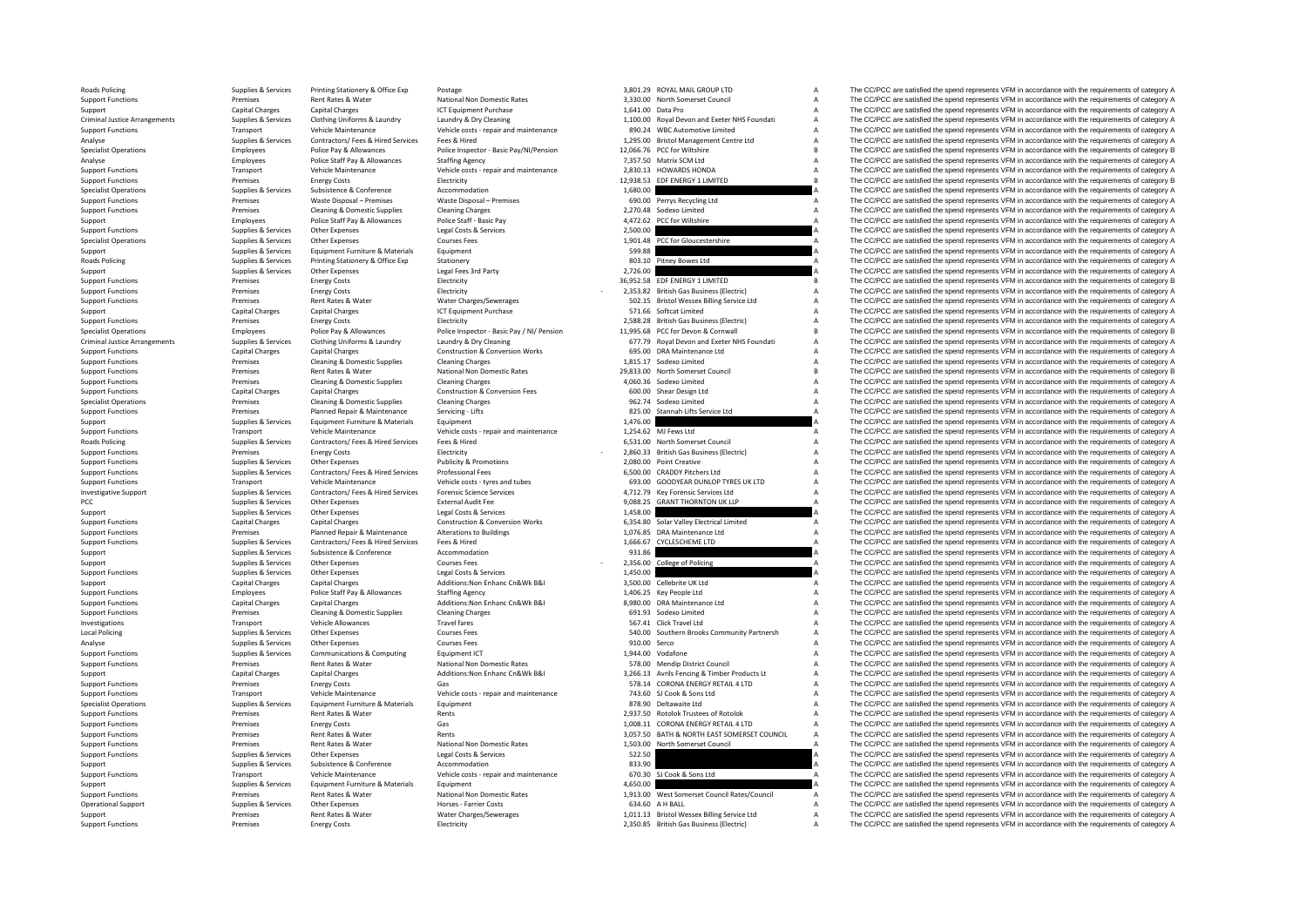| 6,448.67   | PCC for Gloucestershire                | A |
|------------|----------------------------------------|---|
| 2.089.81   | British Gas Business (Electric)        | A |
| 30,000.00  |                                        | B |
| 2,622.37   | <b>British Gas Business (Electric)</b> | A |
| 990.00     | WESSEX GLASS CO LTD                    | A |
|            | 826.73 Sodexo Limited                  | A |
| 17,533.30  | PCC for Wiltshire                      | R |
| 1.367.00   | South Gloucestershire                  | A |
| 1,980.00   |                                        | A |
| 53,676.00  | Sedgemoor District Council             | C |
| 57,120.25  | University Hospitals Bristol NHS FT    | C |
| 5.950.00   | Cleartone Telecoms Ltd                 | A |
| 2,560.00   | Dr DS Cook                             | A |
| 729.00     | CITY & GUILDS                          | A |
| 2,066.60   | TELEFONICA O2 (UK) LTD                 | A |
| 1,605.00   | <b>EE Limited</b>                      | A |
| 1,571.50   |                                        | Δ |
| 1,326.00   | College of Policing                    | A |
| 826.80     | SJ Cook & Sons Ltd                     | A |
| 504.25     |                                        | A |
| 1.314.78   | PCC for Devon & Cornwall               | Δ |
| 5,493.75   |                                        | A |
|            |                                        | A |
| 1,385.00   | <b>BLYTH EQUIPMENT</b>                 | Δ |
| 1,225.00   |                                        | A |
| 1,114.96   | Golden Valley Veterinary Hospital      |   |
| 70,266.00  | PCC for Devon & Cornwall               | C |
| 614.40     | <b>Actor Factory Productions</b>       | A |
| 850.25     | MJ Fews Ltd                            | A |
| 1,702.00   | North Somerset Council                 | A |
| 1,960.00   | Key Forensic Services Ltd              | A |
| 7,318.00   |                                        | A |
| 6,445.82   | Key Forensic Services Ltd              | A |
| 817.72     | <b>BOND SOLON TRAINING LTD</b>         | A |
| 755.78     | Emersons Green Management Company L    | A |
| 817.16     | HM Revenue & Customs                   | A |
| 125,000.00 |                                        | C |
| 1,056.60   | 3M United Kingdom PLC                  | A |
|            | 1,301.48 ORCHID CELLMARK LTD           | A |
|            | 820.84 Summervale Surgery              | A |
|            | 1,167.50 ORCHID CELLMARK LTD           | A |
|            |                                        |   |
| 2.398.68   | British Gas Business (Electric)        | A |
|            | 674.52 Sodexo Limited                  | A |
|            | 1,215.20 CASTROL (UK) LTD              | A |
| 1.073.17   | <b>WBC Automotive Limited</b>          | A |
| 2,265.79   | British Gas Business (Electric)        | A |
| 3,750.00   | Mr PG Richards                         | A |
|            | 8,648.00 Bristol City Council          | A |
|            | 618.00 Senator International Ltd       | A |
|            | 2,891.70 SBI Tac Pro Ltd               | A |
| 596.00     | Taunton Deane Borough Council          | A |
| 1,201.70   | TELEFONICA O2 (UK) LTD                 | A |
|            | 1,543.00 J W Cooper (South West) Ltd   | A |
| 2.099.39   | British Gas Business (Electric)        | A |
| 4,544.75   | PCC for Wiltshire                      | A |
| 7,555.00   | Trojan                                 | A |
| 1,416.34   | CSJ PLANNING CONSULTANTS LTD           | A |
| 1.000.00   |                                        | A |
| 1,758.50   | TELEFONICA O2 (UK) LTD                 | A |
| 1,079.17   | BPP PROFESSIONAL EDUCATION             | A |
| 89,156.00  | The Home Office Accounting Officer     | C |
| 500.00     | Dr Amy McKee                           | A |
| 690.00     | Softcat Limited                        | A |
| 2,369.64   | Senator International Ltd              | A |
| 6,774.98   | PCC for Devon & Cornwall               | A |
| 24,747.75  | <b>Victim Support</b>                  | B |
| 6,000.00   |                                        | A |
| 2,571.80   | SJ Cook & Sons Ltd                     | A |
| 1,466.37   | INSIGHT DIRECT (UK) LTD                | A |
| 2,202.49   | <b>British Gas Business (Electric)</b> | A |
| 2,798.49   | <b>British Gas Business (Electric)</b> | A |
| 13.339.61  |                                        | B |
| 2.800.00   | TELEFONICA O2 (UK) LTD                 | A |
| 2,800.00   |                                        | A |
| 538.85     | <b>Specialist Computer Centres</b>     | A |

Specialist Operations Specialist operations and providence of category A Police Police Police Pay & Allowances<br>
Providence Support Premiers of Category A Premiers of Category A Providence Specialisty Premiers of Category<br> Support Functions Premises Energy Costs Electricity Electricity Electricity - 2,089.81 British Gas Business (Electric) A The CC/PCC are satisfied the spend represents VFM in accordance with the requirements of category A S Support Supplies Supplies & Services Equipment Furniture & Materials Equipment and Equipment and the spend of the Support Equipment and the spend represents VFM in accordance with the requirements of category B<br>Support Fun Support Functions Premises Energy Costs Electricity Electricity - 2,622.37 British Gas Business (Electricity A The CC/PCC are satisfied the spend represents VFM in accordance with the requirements of category A Specialist Specialist Operations Premises Planned Repair & Maintenance Premises Costs 990.00 WESSEX GLASS COLITD A The CC/PCC are satisfied the spend represents VFM in accordance with the requirements of category A<br>Summer Functions P Support Functions Cleaning AD Cleaning AD Cleaning Charges Cleaning Charges Cleaning Charges Cleaning Charges 826.73 Sodexo Limited A The CC/PCC are satisfied the spend represents VFM in accordance with the requirements of Specialist Operations and the company of the equirements of category Benefit and the equirements of category B<br>Sunnort Functions Premises Rent Rates & Water Mational Non Domestic Rates 1367.00 South Glouresteschire A The C Rent Rates & Water National Non Domestic Rates 1,367.00 South Gloucestershire A The CC/PCC are satisfied the spend represents VFM in accordance with the requirements of category A The Crip in a control of the requirements Support Supplies & Services Equipment Furniture & Materials Equipment Equipment 1,980.00 A The CC/PCC are satisfied the spend represents VFM in accordance with the requirements of category A<br>Beneficial area and the propert Support Functions Premises Rent Rates Rent Rates Rent Rates National Non Domestic Rates 53,676.00 Sedgemoor District Council Council C The CC/PCC are satisfied the spend represents VFM in accordance with the requirements o Third Party Payments Payments to Clients Grants Crants Voluntary Orgs STANT STANTS STANTS FOR THE COMMETT C The CC/PCC are satisfied the spend represents VFM in accordance with the requirements of category C<br>Capital Charge Support Capital Charges Capital Charges Capital Charges Other Plant & Equipment 5,950.00 Cleartone Telecoms Ltd A The CC/PCC are satisfied the spend represents VFM in accordance with the requirements of category A The Crip Investigative Support Supplies & Services Medical Fees Pathologists reports 2,560.00 Dr DS Cook A The CC/PCC are satisfied the spend represents VFM in accordance with the requirements of category A Supplies & Services Medi Support Functions Supplies Services Other Expenses Courses Fees Courses Fees 729.00 CITY & GUILDS THE COMPON A The CC/PCC are satisfied the spend represents VFM in accordance with the requirements of category A Support Fun Support Functions Supplies Services Communications & Computing Equipment ICT 2,066.60 TELEFONICA O2 (UK) LTD A The CC/PCC are satisfied the spend represents VFM in accordance with the requirements of category A Support Fun The CC/PCC are satisfied the spend represents VFM in accordance with the requirements of category A Support Functions Premises Rent Rates & Water Landlords Service Charge Landlords Service Charge Landlords Service Charge 1,571.50 A The CC/PCC are satisfied the spend represents VFM in accordance with the requirements of c Investigations Supplies Services Other Expenses Courses Fees Courses Fees 1,326.00 College of Policing A The CC/PCC are satisfied the spend represents VFM in accordance with the requirements of category A The Creations are Transport Vehicle Maintenance Vehicle costs - repair and maintenance and the Support Costs - repair and maintenance and the Support and the CC/PCC are satisfied the spend represents VFM in accordance with the requirements Support Supplies Services Equipment Furniture & Materials Equipment Equipment Support Support Support Support Support Support Support Support Support Support Support Support Support Support Support Support Support Support Specialist Operations Employees Police Pay & Allowances Police PC - National Insurance Pape 2014 2014 2015 PCC for Devon & Cornwall A The CC/PCC are satisfied the spend represents VFM in accordance with the requirements of Support Functions Premises Rent Rates & Water Rents Rents Rents Rents Rents Support Functions Premises Rent Rates & Water Rents Rents Rents Rents Support Functions Support Functions Support Functions Support Functions Supp Support Functions Supplies & Services Equipment Furniture & Materials Equipment 1,385.00 BLYTH EQUIPMENT A The CC/PCC are satisfied the spend represents VFM in accordance with the requirements of category A support Functio Support Functions Supplies Asset Control Control Control Control Control Control Control Control Control Control Control Control Control Control Control Control Control Control Control Control Control Control Control Contr Operational Support Supplies & Services Other Expenses Vet Fees & Supplies Vet Fees & Supplies Veterinary Hospital A The CC/PCC are satisfied the spend represents VFM in accordance with the requirements of category A Suppo Support Functions Third Party Payments Other Local Authorities or Forces Contribution 70,266.00 PCC for Devon & Cornwall C The CC/PCC are satisfied the spend represents VFM in accordance with the requirements of category C Support Functions Supplies & Services Contractors/ Fees & Hired Services Fees & Hired Fees & Hired 614.40 Actor Factory Productions A The CC/PCC are satisfied the spend represents VFM in accordance with the requirements of Support Functions Transport Vehicle Maintenance Vehicle costs - repair and maintenance 850.25 MJ Fews Ltd A The CC/PCC are satisfied the spend represents VFM in accordance with the requirements of category A Secialist Oper Specialist Operations Specialist Operations Premises Premises Rent Rates Rent Rates Rent Rates Rent Rates Rent Rates Rent Rates Rent Rates Rent Rates Rent Rates Rent Rates Premises and the company and the spend represents 1999 (Investigative Support Electrophor Supplies & Services Contractors/ Fees & Hired Services Forensic Science Services on the Support of the CO/PCC are satisfied the spend represents VFM in accordance with the requiremen Support Functions Premises Rent Rates & Water Rents Rents Rents Rents Rents Rents Rents Rent Rates & Water Rents Rents Rents Rents Rents Rents Rents Rents Rents Rents Rents Rents Rents Rents Rents Rents Rents Rents Rents R investigative Suppliers and Services and Services and Content of the COPC are a manufactured and the requirements of the content of the content of the content of the content of the content of the content of the content of Specialist Operations Supplies Services Contractors/ Fees & Hired Services Fees & Hired Bervices Fees & Hired 817.72 BOND SOLON TRAINING LTD A The CC/PCC are satisfied the spend represents VFM in accordance with the requir Examplords Service Charge 1992 - 755.78 Emersons Green Management Company L A The CC/PCC are satisfied the spend represents VFM in accordance with the requirements of category A<br>CFP Pavable DHSS - 1996 - 1997 - 1997 - 1997 Support Employees Indirect Employee Expenses CEP Payable DHSS 817.16 HM Revenue & Customs A The CC/PCC are satisfied the spend represents VFM in accordance with the requirements of category A Support Supplies Supplies & Services Other Expenses Legal Fees 3rd Party 125,000.00 C The CC/PCC are satisfied the spend represents VFM in accordance with the requirements of category C<br>Investigations and the spend of cate Investigations Supplies Services Medical Fees Rehabilitation Rehabilitation Rehabilitation 1,056.60 3M United Kingdom PLC A The CC/PCC are satisfied the spend represents VFM in accordance with the requirements of category Investigative Support Supplies & Services Contractors/ Fees & Hired Services Forensic Science Services - 1,301.48 ORCHID CELLMARK LTD A The CC/PCC are satisfied the spend represents VFM in accordance with the requirements of category A Support Premises Rent Rates & Water Rents Rents Rents Rents Rents Rents Rents Rents Rents Rents Rents Rents Rents Rents Rents Rents Rents Rents Rents Rents Rents Rents Rents Rents Rents Rents Rents Rents Rents Rents Rents Investigative Support Electrophysics Services Contractors/Fees & Hired Services Forensic Science Services Forensic Science Services and the services of the CO/PCC are satisfied the spend represents VFM in accordance with t Support Functions Premises Energy Costs Electricity Electricity Electricity - 2,398.68 British Gas Business (Electricity A The CC/PCC are satisfied the spend represents VFM in accordance with the requirements of category A Cleaning & Domestic Supplies Cleaning Charges Cleaning Charges Cleaning Charges Cleaning Charges Cleaning Charges 674.52 Sodexo Limited A The CC/PCC are satisfied the spend represents VFM in accordance with the requirement Support Functions Transport Vehicle Maintenance Vehicle costs - repair and maintenance 1,215.20 CASTROL (UK) LTD A The CC/PCC are satisfied the spend represents VFM in accordance with the requirements of category A Theory Support Functions Transport Vehicle Maintenance Vehicle costs - repair and maintenance 1,073.17 WBC Automotive Limited A The CC/PCC are satisfied the spend represents VFM in accordance with the requirements of category A S Electricity Electricity Electricity (2,265.79 British Gas Business (Electricity A The CC/PCC are satisfied the spend represents VFM in accordance with the requirements of category A Supporters Energy Costs Electricity - 2, Support Supplies Services Contractors/ Fees & Hired Fees & Hired Services Fees & Hired Services Fees & Hired Services Fees & Hired Services Fees & Hired Services Services Fees & Hired Services Services Services Path in a T Support Functions Premises Rent Rates & Water National Non Domestic Rates 8,648.00 Bristol City Council Council A The CC/PCC are satisfied the spend represents VFM in accordance with the requirements of category A Support Supplies & Services Equipment Furniture & Materials Loose Furniture Compone Functions Loose Furniture Compone Functions Support Functions Category A Support Functional Ltd A The CC/PCC are satisfied the spend represents VF Support Support Support Support Support Support Clothing Uniforms & Laundry Clothing & Uniforms - Issues 2,891.70 SBI Tac Pro Ltd A The CC/PCC are satisfied the spend represents VFM in accordance with the requirements of c Support Functions Premises Rent Rates Review Rent Rates Rent Rates National Non Domestic Rates 596.00 Taunton Deane Borough Council A The CC/PCC are satisfied the spend represents VFM in accordance with the requirements of The CC/PCC are satisfied the spend represents VFM in accordance with the requirements of category A Support Supplies Supplies & Services Equipment Furniture & Materials Equipment Operational Equipment Operational 1,543.00 J W Cooper (South West) Ltd A The CC/PCC are satisfied the spend represents VFM in accordance with t Support Functions energy Costs Energy Costs Electricity Electricity - 2,099.39 British Gas Business (Electricity A The CC/PCC are satisfied the spend represents VFM in accordance with the requirements of category A Define Employees Police Overtime Police PC - Overtime Police PC - Overtime A The CC/PCC are satisfied the spend represents VFM in accordance with the requirements of category A Support Functions Transport Vehicle Workshops/Maintenance Vehicle Workshop 7,555.00 Trojan 7,555.00 Trojan A The CC/PCC are satisfied the spend represents VFM in accordance with the requirements of category A Support Funct External Planned Repair & Maintenance Estates Costs Costs Costs 1,416.34 CSJ PLANNING CONSULTANTS LTD A The CC/PCC are satisfied the spend represents VFM in accordance with the requirements of category A Supplies & Service Support Supplies & Services Other Expenses Legal Costs & Services 1,000.00 A The CC/PCC are satisfied the spend represents VFM in accordance with the requirements of category A Support Control of the spend represents VFM i Support Functions Supplies & Services Communications & Computing Equipment ICT 1,758.50 TELEFONICA O2 (UK) LTD A The CC/PCC are satisfied the spend represents VFM in accordance with the requirements of category A Supplies The CC/PCC are satisfied the spend represents VFM in accordance with the requirements of category A Support Functions Supplies & Services Capital Charges Equipment ICT Software Bay and the COLOGIC COUNTING CONFIDENT CONFIDENT C The CC/PCC are satisfied the spend represents VFM in accordance with the requirements of categ Fees & Hired Support Functions Supplies Contractors Contractors Contractors Contractors Contractors Fees & Hired Services Contractors Feeding and Supplies Contractors Contractors Contractors Feeding and Services Contractor Support Supplies Services Communications & Computing Equipment ICT Software 690.00 Softcat Limited A The CC/PCC are satisfied the spend represents VFM in accordance with the requirements of category A Support Capital Charg Support Capital Charges Capital Charges Capital Charges Other Plant & Equipment 2,369.64 Senator International Ltd A The CC/PCC are satisfied the spend represents VFM in accordance with the requirements of category A Charg Opplies & Services Catering Catering Catering Catering Catering Catering Catering Catering Catering Catering Catering Catering Catering Catering Catering Catering Catering Catering Catering Catering Catering Category A The PCC Third Party Payments Payments Oclients Grants - Voluntary Orgs 24,747.75 Victim Support B The CC/PCC are satisfied the spend represents VFM in accordance with the requirements of category B Support Supplies Supplies & Services Other Expenses Payment of Claims - 3rd Party 6,000.00 6,000.00 6,000.00 A The CC/PCC are satisfied the spend represents VFM in accordance with the requirements of category A The Creaty Support Functions Transport Vehicle Maintenance Vehicle costs - repair and maintenance 2,571.80 SJ Cook & Sons Ltd A The CC/PCC are satisfied the spend represents VFM in accordance with the requirements of category A Suppo The CC/PCC are satisfied the spend represents VFM in accordance with the requirements of category A Support Functions energy Costs Energy Costs Electricity Electricity - 2,202.49 British Gas Business (Electricity A The CC/PCC are satisfied the spend represents VFM in accordance with the requirements of category A Support The CC/PCC are satisfied the spend represents VFM in accordance with the requirements of category A Support Functions Supplies & Services Communications & Computing Equipment ICT - 13,339.61 TELEFONICA O2 (UK) LTD B The CC/PCC are satisfied the spend represents VFM in accordance with the requirements of category B Suppor Support Supplies & Services Equipment Furniture & Materials Equipment 2,800.00 2,800.00 A The CC/PCC are satisfied the spend represents VFM in accordance with the requirements of category A Support Support Support Support Support Supplies & Services Equipment Furniture & Materials Equipment 2,800.00 2,800.00 A The CC/PCC are satisfied the spend represents VFM in accordance with the requirements of category A Specialist Operations Supplies Services Communications & Computing Equipment ICT Equipment ICT 538.85 Specialist Computer Centres A The CC/PCC are satisfied the spend represents VFM in accordance with the requirements of c Support Functions Supplies A The CC/PCC are satisfied the spend represents VFM in accordance with the requirements of category A The CC/PCC are satisfied the spend represents VFM in accordance with the requirements of cate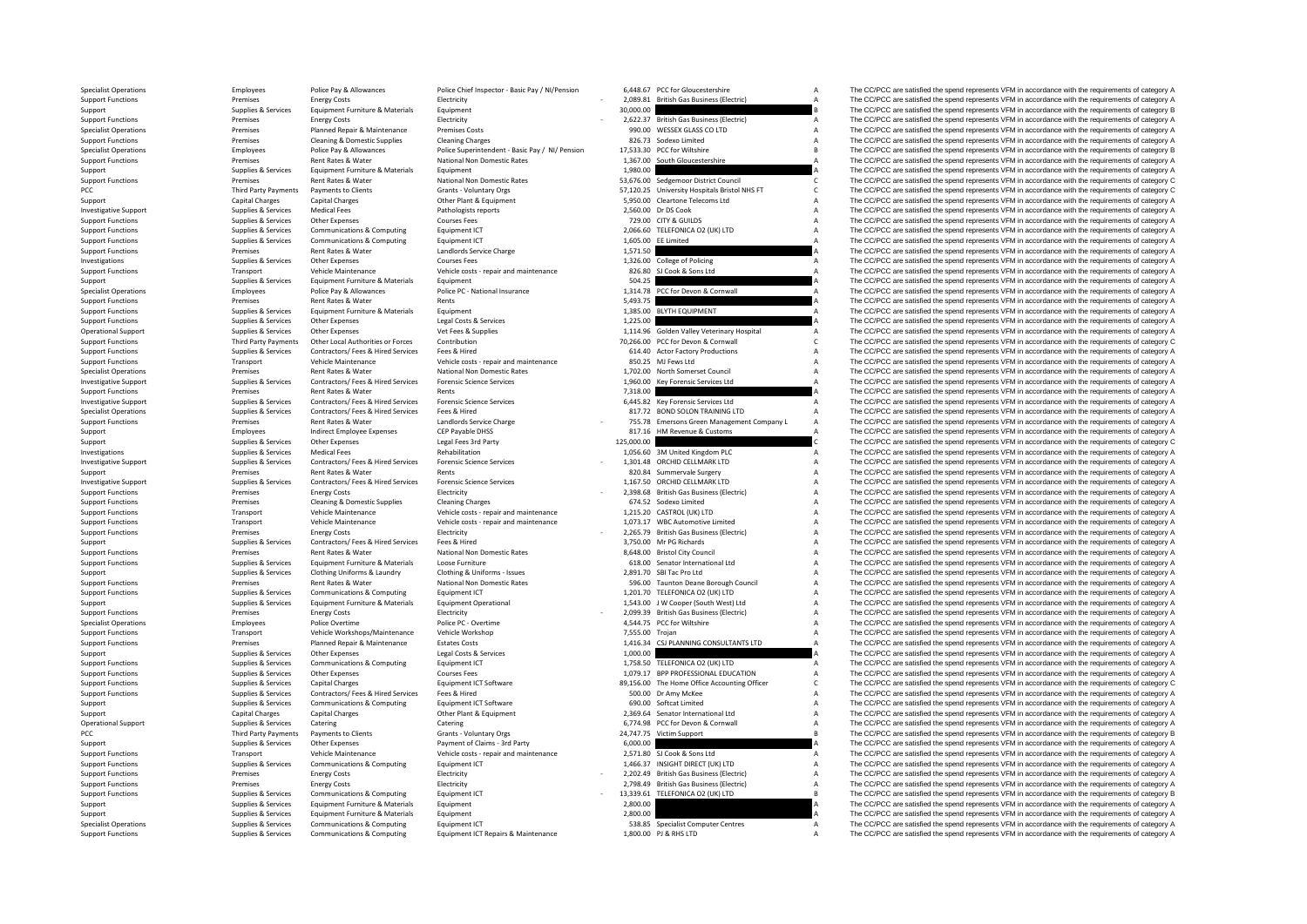Support Functions Supplies Services Other Expenses Legal Costs & Services 2016 and the costs and the costs and the costs are are satisfied the spend represents VFM in accordance with the requirements of category A Support Support Functions Premises Cleaning & Domestic Supplies Cleaning Charges Cleaning Charges A 4,060.36 Sodexo Limited A The CC/PCC are satisfied the spend represents VFM in accordance with the requirements of category A Supp Support Functions Premises Cleaning & Domestic Supplies Cleaning Charges Cleaning Charges Cleaning Charges 1,919.39 Sodexo Limited A The CC/PCC are satisfied the spend represents VFM in accordance with the requirements of Investigations Supplies Services Medical Fees Rehabilitation Rehabilitation Rehabilitation Rehabilitation Rehabilitation Rehabilitation Support Rehabilitation 1,056.60 3M United Kingdom PLC A The CC/PCC are satisfied the s Support Functions Premises Rent Rates Review Mational Non Domestic Rates 2,783.00 North Somerset Council A The CC/PCC are satisfied the spend represents VFM in accordance with the requirements of category A Theory and The Support Functions Transport Vehicle Maintenance Vehicle costs - repair and maintenance 1,164.76 WBC Automotive Limited A The CC/PCC are satisfied the spend represents VFM in accordance with the requirements of category A S Example the Supplies Services Contractors/ Fees & Hired Services Forensic Science Services of the Services of the SAME of SAME AND A The CC/PCC are satisfied the spend represents VFM in accordance with the requirements of Specialist Operations Supplies & Services Contractors/ Fees & Hired Services Fees & Hired Services Fees & Hired Services Fees & Hired Services Fees & Hired Services Fees & Hired Services Fees & Hired Services Services Fees Criminal Justice Arrangements Supplies & Services Clothing Uniforms & Laundry Laundry Bary Cleaning Strangement and Strangements Supplies & Services Clothing Uniforms & Laundry Bary Cleaning Strangement and Strangement of Support Functions Supplies Services Communications & Computing Equipment ICT COMPUTING COMPUTING A THE COMPOC are satisfied the spend represents VFM in accordance with the requirements of category A Supplies & Services Equ Support Functions Supplies Services Equipment Furniture & Materials Equipment Operational Equipment Operational 774.00 GMK Ltd 774.00 GMK Ltd A The CC/PCC are satisfied the spend represents VFM in accordance with the requi Support Functions Support Support Support Support Support Support Support Support Functions Support Functions<br>
Support Functions Support Support Support Support Support Support Support Support Support Support Support Suppo Support Functions Premises Planned Repair & Maintenance CCTV 1,881.94 Sovereign Fire & Security Ltd A The CC/PCC are satisfied the spend represents VFM in accordance with the requirements of category A Support Functions Pr Support Functions Employees Police Staff Pay & Allowances Staffing Agency Staffing Agency 1,193.92 Hays Specialist Recruitment Ltd A The CC/PCC are satisfied the spend represents VFM in accordance with the requirements of Support Functions Premises Rent Rates Rent Rates Rent Rates National Non Domestic Rates 3,022.00 North Somerset Council A The CC/PCC are satisfied the spend represents VFM in accordance with the requirements of category A SUPPORT FUNCTIONS SUPPORT FUNCTIONS SUPPORT FUNCTIONS SUPPORT ARE SERVICES TO A THE CONTROL OF CONTROL SERVICES TELL A THE CONTROL ARE SPEND FUNCTIONS OF CONTROLLER SPEND THE SPEND FOR A THE CONTROLLER SPEND FIRE SPEND FIR Dealing with the Public Third Party Payments Other Local Authorities or Forces Contributions to Other Forces SCS30.13 PCC for Gloucestershire A The CC/PCC are satisfied the spend represents VFM in accordance with the requi Support Functions Premises Rent Rates & Water Rents 550.00 Bristol City Council A The CC/PCC are satisfied the spend represents VFM in accordance with the requirements of category A Capital Charges Capital Charges ICT Equipment Purchase 1,097.00 STONE COMPUTERS LTD A The CC/PCC are satisfied the spend represents VFM in accordance with the requirements of category A Capital Charges Capital Charges Vehi Support Capital Charges Capital Charges Vehicle Conversions (Support A SSL1.75 RAMAR A The CC/PCC are satisfied the spend represents VFM in accordance with the requirements of category A Capital Charges Capital Charges Cap Support Functions Employees Police Staff Pay & Allowances Staffing Agency Staffing Agency 1,406.25 Key People Ltd A The CC/PCC are satisfied the spend represents VFM in accordance with the requirements of category A Suppor Support Functions Employees Indirect Employee Expenses Reimbursements - Medical 1,800.00 Sarum Occupational Health Ltd A The CC/PCC are satisfied the spend represents VFM in accordance with the requirements of category A O Operational Support Supplies Services Other Expenses Horses Horses Forage Support Support Support Support Support Support Support Support Support Support Support Support Support Support Support Support Support Support Supp Support Functions Transport Vehicle Maintenance Vehicle costs - repair and maintenance Vehicle costs - repair and maintenance S03.58 MILL AUTO SUPPLIES A The CC/PCC are satisfied the spend represents VFM in accordance with Support Capital Charges Capital Charges Capital Charges Music Charges Other Plant & Equipment Charges Capital Charges Capital Charges Capital Charges Capital Charges Capital Charges Capital Charges Capital Charges Cases Ca Support Functions Premises Energy Costs Gas Gas Cases (CRONA ENERGY RETAIL 4 LTD A The CC/PCC are satisfied the spend represents VFM in accordance with the requirements of category A Support Functions and the requirements  $\gamma$  Services Equipments of category A The CC/PCC are satisfied the spend represents VFM in accordance with the requirements of category A The CC/PCC are satisfied the spend represents VFM in accordance with the requireme Support Functions Premises Energy Costs Electricity - 2,493.79 British Gas Business (Electricity - 2,493.79 British Gas Business (Electricity - 2,493.79 British Gas Business (Electricity - 2,493.79 British Gas Business (El Support Capital Charges Capital Charges Capital Charges Capital Charges Other Plant & Equipment Charges Capital Charges Capital Charges Capital Charges Capital Charges Other Plant & Equipment 650.00 Cleartone Telecoms Ltd Support Functions Employees Police Staff Pay & Allowances Staffing Agency 970.88 Hays Specialist Recruitment Ltd A The CC/PCC are satisfied the spend represents VFM in accordance with the requirements of category A Support Employees Police Staff Pay & Allowances Staffing Agency Staffing Agency and the State of the State of the State of the State of The CC/PCC are satisfied the spend represents VFM in accordance with the requirements of categ Support Capital Charges Capital Charges Capital Charges ICT Equipment Purchase Server Apport Care Capital Charges ICT Equipment Purchase 59,141.58 Reveal Media Ltd C The CC/PCC are satisfied the spend represents VFM in acc Third Party Payments Other Local Authorities or Forces Agency Payments - OLAs 3,659.25 South Gloucestershire Council Mark The CC/PCC are satisfied the spend represents VFM in accordance with the requirements of category A<br> Electricity Electricity - 4,170.57 British Gas Business (Electricity - 4,170.57 British Gas Business (Electricity - 4,170.57 British Gas Business (Electricity - 4,170.57 British Gas Business (Electricity - 4,170.57 British Example of the Maintenance of the Contraction of the Contraction of the COPCC are satisfied the spend represents VFM in accordance of the equirements of category A and the requirements of category A and the requirements of Support Capital Charges Capital Charges Capital Charges Construction & Conversion Works 133,313.35 Benson Bros (Bristol) Ltd C The CC/PCC are satisfied the spend represents VFM in accordance with the requirements of catego Analyse Supplies Services Grants & Subscriptions Subscriptions Subscriptions Subscriptions Subscriptions - 13,822.19 Marsh Ltd B The CC/PCC are satisfied the spend represents VFM in accordance with the requirements of cate Investigations Supplies Services Other Expenses Courses Fees Courses Courses Fees 2,750.00 City of London Police A The CC/PCC are satisfied the spend represents VFM in accordance with the requirements of category A The CC/ Support Functions Premises Cleaning & Domestic Supplies Cleaning Charges Cleaning Charges Sa2.13 Sodexo Limited A The CC/PCC are satisfied the spend represents VFM in accordance with the requirements of category A Support Rent Rates & Water Landlords Service Charge 6,047.68 GVA Grimley Ltd Client A/C re A The CC/PCC are satisfied the spend represents VFM in accordance with the requirements of category A The Crimley Ltd Client A/C records Cl Support Premises Rent Rates & Water National Non Domestic Rates 1,342.00 Bath & North East Somerset A The CC/PCC are satisfied the spend represents VFM in accordance with the requirements of category C<br>Support Support Addi Capital Charges Additions:Non Enhanc Cn&Wk B&I 56,373.96 Cellebrite UK Ltd C The CC/PCC are satisfied the spend represents VFM in accordance with the requirements of category C S65.00 ORCHID C11 MARK ITD A The CC/PCC are s Example the Supplies Services Contractors/Fees & Hired Services Forensic Science Services - S65.00 ORCHID CELLMARK LTD A The CC/PCC are satisfied the spend represents VFM in accordance with the requirements of category A S Supplies Supplies Services Communications & Computing Equipment ICT Repairs & Maintenance 2,252.25 Computacenter (UK) Ltd A The CC/PCC are satisfied the spend represents VFM in accordance with the requirements of category Employees and the course of the COPCC are satisfied the spend represents VFM in accordance with the requirements of category A and the course Fraining - Course Fees 1,302.00 ACPO CRIME PREVENTION INITIATIVES L A The COPCC Support Functions Support on the Computitions of the Computing Equipment ICT Repairs & Maintenance and a secure and the computer of the CO/PCC are satisfied the spend represents VFM in accordance with the requirements of c Support Capital Charges Capital Charges Capital Charges ICT Equipment Purchase S37.75 Softcat Limited A The CC/PCC are satisfied the spend represents VFM in accordance with the requirements of category A The CC/PCC are sat PCC Third Party Payments Payments of Clients Grants - Voluntary Orgs 41,250.00 North Somerset Council B The CC/PCC are satisfied the spend represents VFM in accordance with the requirements of category B and Rate & Water N Support Functions Premises Premises Rent Rates Rent Rates National Non Domestic Rates 3,057.00 South Gloucestershire A The CC/PCC are satisfied the spend represents VFM in accordance with the requirements of category A Sup Support Functions Premises Waste Disposal – Premises Waste Disposal – Premises Waste Disposal – Premises Waste Disposal – Premises Waste Disposal – Premises Waste Disposal – Premises 633.75 SUEZ Recycling and Recovery UK L IS,195.00 Dr Neil Daniel Lloyd-Jones **B** The CC/PCC are satisfied the spend represents VFM in accordance with the requirements of category B The CC/PCC are satisfied the spend represents VFM in accordance with the requirem Support Capital Charges Capital Charges Capital Charges Capital Charges Other Plant & Equipment Charge Support Charges and the CC/PCC are satisfied the spend represents VFM in accordance with the requirements of category A Premises Rent Rates & Water Landlords Service Charge 2,195.50 Workman LLP A The CC/PCC are satisfied the spend represents VFM in accordance with the requirements of category A<br>Canital Charges Canital Charges PC in the UCLE Support Capital Charges Capital Charges ICT Equipment Purchase 1,332.00 Data Pro A The CC/PCC are satisfied the spend represents VFM in accordance with the requirements of category A The Crip in accordance with the require Support Functions Transport Vehicle Maintenance Vehicle costs - repair and maintenance 1,297.50 City West Commercials Ltd A The CC/PCC are satisfied the spend represents VFM in accordance with the requirements of category Specialist Operations Premises Planned Repair & Maintenance Premises Costs 9,900.00 FUSELAND ELECTRICAL SERVICES LTD A The CC/PCC are satisfied the spend represents VFM in accordance with the requirements of category A<br>Loc Local Policing Supplies Services Equipment Furniture & Materials Equipment Equipment 1,218.96 SOLON SECURITY LTD A The CC/PCC are satisfied the spend represents VFM in accordance with the requirements of category A Section Specialist Operations Employees Police Pay & Allowances Police PC - Basic Pay 3,166.75 PCC for Gloucestershire A The CC/PCC are satisfied the spend represents VFM in accordance with the requirements of category A Support F SUPPORT FUNCTIONS SUPPORT OF SERVICES BRACK OF SUPPORT THE COMPUTING EQUIPMENT INTERFORMENT INTERFORMENT ASSECT<br>SUPPORT THE SPEND B THE COMPUT SPEND A THE COMPUT INTERFERIENT IN A THE SPEND REPORT OF CATEGORY BRACK OF CATE Support Functions Supplies Services Communications & Computing Equipment ICT STAGS TELEFONICA O2 (UK) LTD A The CC/PCC are satisfied the spend represents VFM in accordance with the requirements of category A Roads Policine 3,645.84 ROYAL MAIL GROUP LTD A The CC/PCC are satisfied the spend represents VFM in accordance with the requirements of category A<br>A The CC/PCC are satisfied the spend represents VFM in accordance with the requirements of Specialist Operations Supplies Aservices Equipment Furniture & Materials Equipment and the Specialist Operations A The CC/PCC are satisfied the spend represents VFM in accordance with the requirements of category A Design Dealing with the Public Supplies Supplies & Services Printing Stationery & Office Exp Postage 656.77 NEOPOST FINANCE LIMITED A The CC/PCC are satisfied the spend represents VFM in accordance with the requirements of catego Support Functions Support of the Services Communications & Computing Equipment ICT Repairs & Maintenance 174,892.95 Sopra Steria Limited CC/PCC are satisfied the spend represents VFM in accordance with the requirements of Published The CC/PCC are satisfied the spend represents VFM in accordance with the requirements of category B Support Functions Premises Cleaning & Domestic Supplies Cleaning Charges Cleaning Charges Cleaning Charges 826.73 Sodexo Limited A The CC/PCC are satisfied the spend represents VFM in accordance with the requirements of ca Support Functions Premises Energy Costs Energy Costs Electricity Electricity Electricity and the premises Energy Costs Electricity Electricity and the spend Premises Energy Costs Electricity and Electricity and the premise The CC/PCC are satisfied the spend represents VFM in accordance with the requirements of category A Support Functions Premises Planned Repair & Maintenance Planned Maint - Internal Decoration 600.00 Vicky Tatersall A The CC/PCC are satisfied the spend represents VFM in accordance with the requirements of category A Suppo S,550.85 EDF ENERGY 1 LIMITED A The CC/PCC are satisfied the spend represents VFM in accordance with the requirements of category A<br>A The CC/PCC are satisfied the spend represents VFM in accordance with the requirements of Support Functions Premises Rent Rates & Water Rents 8,250.00 FPG (UK) Ltd A The CC/PCC are satisfied the spend represents VFM in accordance with the requirements of category A Supplies & Services Communications & Computing Equipment ICT 2012-02-2012 2012-02-2012 2012-02-2012 2012-02-2012-02-2012-02-2012-02-2012-02-2012-02-2012-02-2012-02-2012-02-2012-02-2012-02-2012-02-2012-02-2012-02-2012-02-20 Support Capital Charges Capital Charges Capital Charges Construction & Conversion Works 12,968.70 Solar Valley Electrical Limited B The CC/PCC are satisfied the spend represents VFM in accordance with the requirements of c Support Functions Supplies Services Other Expenses Courses Fees Courses Fees Courses Fees 1,594.00 College of Policing A The CC/PCC are satisfied the spend represents VFM in accordance with the requirements of category A S The CC/PCC are satisfied the spend represents VFM in accordance with the requirements of category A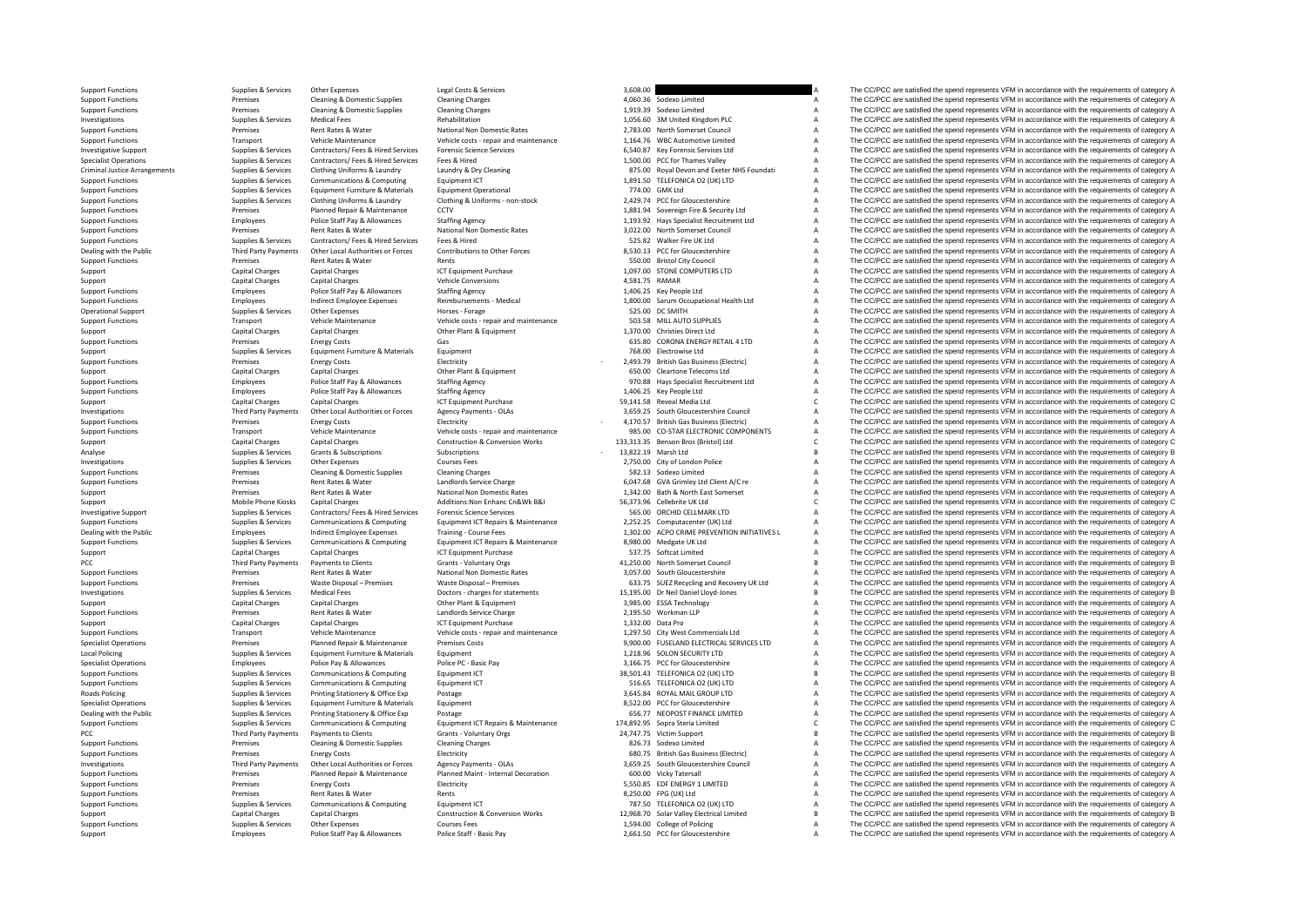Support Functions Supplies Services Contractors/ Fees & Hired Free Services Fees & Hired Services Fees & Hired Services Fees & Hired Services Fees & Hired Services Fees & Hired Services Fees & Hired Services For a Stategor Operational Support Supplies & Services Contractors/ Fees & Hired Services Equipment - Consumables 551.25 CLIFTON CANVAS DEVELOPMENTS LTD A The CC/PCC are satisfied the spend represents VFM in accordance with the requireme Support Functions Premises Cleaning & Domestic Supplies Cleaning Charges Cleaning Charges Cleaning Charges 1,397.60 Sodexo Limited A The CC/PCC are satisfied the spend represents VFM in accordance with the requirements of Support Functions Transport Vehicle Workshops/Maintenance Vehicle Materials Vehicle Materials 720.49 WURTH UK LTD A The CC/PCC are satisfied the spend represents VFM in accordance with the requirements of category A Sectio Specialist Operations Employees Police Pay & Allowances Police Sergeant - Basic Pay 8,431.52 PCC for Wiltshire A The CC/PCC are satisfied the spend represents VFM in accordance with the requirements of category A Theory an Support Functions Transport Vehicle Maintenance Vehicle costs - repair and maintenance 1,298.82 WBC Automotive Limited A The CC/PCC are satisfied the spend represents VFM in accordance with the requirements of category A C Support Capital Charges Capital Charges Additions:Non Enhanc Cn&Wk B&I 8,712.00 Services Design Solution Ltd A The CC/PCC are satisfied the spend represents VFM in accordance with the requirements of category A District Ch Supplies & Services Medical Fees Pathologists reports 2,560.00 Dr DS Cook A The CC/PCC are satisfied the spend represents VFM in accordance with the requirements of category A Cries and the requirements of category A Cries Specialist Operations Supplies & Services Contractors/ Fees & Hired Services Fees & Hired 1,500.00 PCC for Thames Valley A The CC/PCC are satisfied the spend represents VFM in accordance with the requirements of category A Support Functions Employees Police Pay & Allowances Police PC - Basic Pay / NI/ Pension/ OT 6,251.37 PCC for Gloucestershire A The CC/PCC are satisfied the spend represents VFM in accordance with the requirements of catego Support Functions Transport Vehicle Maintenance Vehicle costs - repair and maintenance and the Support Functions A The CC/PCC are satisfied the spend represents VFM in accordance with the requirements of category A Support Support Functions Support Support Support Support Support Support Support Support Functions Support Functions Support Functions Support Functions Support Functions of the COVEC are satisfied the spend represents VFM in acc Support Functions Premises Cleaning & Domestic Supplies Cleaning Charges Cleaning Charges 691.93 Sodexo Limited A The CC/PCC are satisfied the spend represents VFM in accordance with the requirements of category A Supplies Support Functions Supplies Aservices Communications & Computing Equipment ICT Equipment CT 1,414.50 TELEFONICA O2 (UK) LTD A The CC/PCC are satisfied the spend represents VFM in accordance with the requirements of category Support Functions Transport Vehicle Maintenance Vehicle costs - repair and maintenance 500.33 SJ Cook & Sons Ltd A The CC/PCC are satisfied the spend represents VFM in accordance with the requirements of category A The C. PCC Supplies A The CC/PCC are satisfied the spend represents VFM in accordance with the requirements of category A The CC/PCC are satisfied the spend represents VFM in accordance with the requirements of category A The CC/ Support Functions Premises Rent Rates & Water National Non Domestic Rates 653.00 Bristol City Council A The CC/PCC are satisfied the spend represents VFM in accordance with the requirements of category A Support Functions Supplies & Services Contractors/ Fees & Hired Services Fees & Hired Fees & Hired Fees & Hired Fees & Hired Fees & Hired Fees & Hired Fees & Hired The COLESCHEME LTD A The CC/PCC are satisfied the spend represents VFM in ac Support Capital Charges Capital Charges Vehicle Conversions Vehicle Conversions 900.00 RS Fleet Installations Ltd A The CC/PCC are satisfied the spend represents VFM in accordance with the requirements of category A Suppor Support Functions Premises Cleaning & Domestic Supplies Cleaning Charges Cleaning Charges 1,815.17 Sodexo Limited A The CC/PCC are satisfied the spend represents VFM in accordance with the requirements of category A Suppli Supplies & Services Subsistence & Conference Accommodation Accommodation SEO.00 PCC for Thames Valley A The CC/PCC are satisfied the spend represents VFM in accordance with the requirements of category A Category A Thames Support Capital Charges Capital Charges Capital Charges ICT Equipment Purchase 118,283.16 Reveal Media Ltd C The CC/PCC are satisfied the spend represents VFM in accordance with the requirements of category C PCC C are sat PCC PCC are satisfied the spend represents VFM in accordance with the requirements of category A Printing 3,900.00 Burleigh Portishead Limited A The CC/PCC are satisfied the spend represents VFM in accordance with the requ Support Support Support Support Support Costs Contractors Costs Contractors and the COST Contractors Costs and the Services S60.00 A The CC/PCC are satisfied the spend represents VFM in accordance with the requirements of Support Functions Support Functions Support Functions (Support Functions of the Support Functions of the COPCC are satisfied the spend represents VFM in accordance with the requirements of category A<br>
Support Functions Fun Support Functions Premises Energy Costs Electricity Business Electricity 8,159.39 British Gas Business (Electric) A The CC/PCC are satisfied the spend represents VFM in accordance with the requirements of category A a cate Analyse Supplies Services Supplies & Services Supplies & Services 2,382.82 Select Electrics Ltd A The CC/PCC are satisfied the spend represents VFM in accordance with the requirements of category A Supplies & Services Supp Specialist Operations Supplies Services Communications & Computing Tel Enquiry Service Tel Enquiry Service 4,030.00 PCC for Willshire A The CC/PCC are satisfied the spend represents VFM in accordance with the requirements Support Functions Premises Rent Rates & Water National Non Domestic Rates Associates Associates and Support Functions and are satisfied the spend represents VFM in accordance with the requirements of category B Constructio Support Functions Capital Charges Capital Charges Construction & Conversion Works 2,465.00 Romac Building Contractors Ltd A The CC/PCC are satisfied the spend represents VFM in accordance with the requirements of category Support Functions Transport Vehicle Maintenance Vehicle costs - commissioning 2,335.60 Premier Hazard Limited A The CC/PCC are satisfied the spend represents VFM in accordance with the requirements of category A Support Fu Planned Repair & Maintenance Security Support in the Support of the CC/PC are satisfied the spend represents VFM in accordance with the requirements of category A<br>Support Support Support And the requirements of category PCC The CC/PCC are satisfied the spend represents VFM in accordance with the requirements of category B Contractors/ Fees & Hired Fees & Hired Fees & Hired Services Fees & Hired Services Fees & Hired 16,870.00 BTEA LIMITED Support Functions Supplies & Services Communications & Computing Equipment ICT Consumables 4,000.00 BiTEA LIMITED A The CC/PCC are satisfied the spend represents VFM in accordance with the requirements of category A Suppli Support Functions Courses Courses Courses Courses Courses Courses Courses Courses Courses Courses Courses Courses Courses Courses Courses Courses Courses Courses Courses Courses Courses Courses Courses Courses Courses Cour Specialist Operations Supplies & Services Communications & Computing Equipment ICT 715.84 Specialist Computer Centres A The CC/PCC are satisfied the spend represents VFM in accordance with the requirements of category A SA Support Capital Charges Capital Charges Vehicle Conversions Vehicle Conversions 4,581.75 RAMAR A The CC/PCC are satisfied the spend represents VFM in accordance with the requirements of category A Support Charges Rent Rate Premises Rent Rates & Water Mational Non Domestic Rates 520.00 South Some restrict Council A The CC/PCC are satisfied the spend represents VFM in accordance with the requirements of category A The Creation and the requirem Support Employees Police Pay & Allowances Police PC - Basic Pay / Pension 7,866.20 PCC for Willshire A The CC/PCC are satisfied the spend represents VFM in accordance with the requirements of category A Support Transport V Transport Vehicle Allowances Travel fares Travel fares Travel fares a S20.51 Elin Walters A The CC/PCC are satisfied the spend represents VFM in accordance with the requirements of category A Category A The CC/PCC are sati Support Functions Premises Planned Repair & Maintenance Servicing - PAT Testing 6,890.73 Integral UK Ltd A The CC/PCC are satisfied the spend represents VFM in accordance with the requirements of category A The Creations a Inversion Transport Vehicle Allowances Travel Ltd A The CC/PCC are satisfied the spend represents VFM in accordance with the requirements of category A<br>3.843.00 College of Policing A The CC/PCC are satisfied the spend repr Specialist Operations Supplies Services Other Expenses Courses Fees Courses Courses Courses Courses Fees 3,843.00 College of Policing A The CC/PCC are satisfied the spend represents VFM in accordance with the requirements Support Functions Supplies Services Communications & Computing Equipment ICT Repairs & Maintenance 4,503.67 Computatenter (UK) Ltd Mainten A The CC/PCC are satisfied the spend represents VFM in accordance with the requirem Supplies & Services Contractors/ Fees & Hired Services Fees & Hired Services Fees & Hired - Accreditation 1,950.00 ArroGen Forensics Ltd A The CC/PCC are satisfied the spend represents VFM in accordance with the requiremen Support Supplies Services Communications & Computing Equipment ICT Hardware Purch 27,204.26 Savannah Holdings B The CC/PCC are satisfied the spend represents VFM in accordance with the requirements of category B S Support Support Functions Premises Energy Costs Electricity Electricity - 3,213.79 British Gas Business (Electricity - 3,213.79 British Gas Business (Electricity A The CC/PCC are satisfied the spend represents VFM in accordance wi Support Functions Premises Energy Costs Electricity Electricity Electricity and the Electricity and the ENERGY 1 LIMITED A The CC/PCC are satisfied the spend represents VFM in accordance with the requirements of category A Transport Vehicle Maintenance Vehicle Costs - repair and maintenance 532.56 City West Commercials Ltd A The CC/PCC are satisfied the spend represents VFM in accordance with the requirements of category A Capital Charges Ca Support Capital Charges Capital Charges Vehicle Conversions (Conversions 673.40 RAMAR A The CC/PCC are satisfied the spend represents VFM in accordance with the requirements of category A Charges Capital Charges Category A R The CC/PCC are satisfied the spend represents VFM in accordance with the requirements of category B Specialist Operations Transport Vehicle Maintenance Vehicle costs - fuel 4,536.96 A The CC/PCC are satisfied the spend represents VFM in accordance with the requirements of category A The Costs - fuel the spend represents Equipment Furniture & Materials Publications including books and the method of the COPCC are satisfied the spend represents VFM in accordance with the requirements of category A<br>Vehicle onts - cenair and maintenance and th Support Functions Transport Vehicle Maintenance Vehicle costs - regair and maintenance S24.12 Motorline Tovota Bristol South A The CC/PCC are satisfied the spend represents VFM in accordance with the requirements of catego Support Functions Premises Planned Repair & Maintenance Planned Maint - Internal Decoration 600.00 Vicky Tatersall A The CC/PCC are satisfied the spend represents VFM in accordance with the requirements of category A Suppo Support Functions Supplies Services Communications & Computing Equipment ICT 787.38 TELEFONICA O2 (UK) LTD A The CC/PCC are satisfied the spend represents VFM in accordance with the requirements of category A Support Funct Premises Energy Costs Electricity Electricity Electricity and Electricity Electricity and the equirements of category A The CC/PCC are satisfied the spend represents VFM in accordance with the requirements of category A Su Example the Supplies Services of Contractors/Fees & Hired Services Forensic Science Services Forensic Science Services (A495.00 ArroGen Forensics Ltd Medical Phe CC/PCC are satisfied the spend represents VFM in accordance A The CC/PCC are satisfied the spend represents VFM in accordance with the requirements of category A Investigations Third Party Payments Other Local Authorities or Forces Agency Payments - OLAs 3,659.25 South Gloucestershire Council A The CC/PCC are satisfied the spend represents VFM in accordance with the requirements of category A A The CC/PCC are satisfied the spend represents VFM in accordance with the requirements of category A Support Functions Premises Energy Costs Electricity Electricity Electricity Electricity Electricity Electricity and the spend represents of category A The CC/PCC are satisfied the spend represents VFM in accordance with th Investigative Support Support Supplies & Services Contractors/ Fees & Hired Services Forensic Science Services<br>
Support Functions Support Functions & Communications & Computing Equipment ICT Capacity Capacity 2,721.30 TELE Supplies & Services Communications & Computing Equipment ICT 2,721.30 TELEFONICA O2 (UK) LTD A The CC/PCC are satisfied the spend represents VFM in accordance with the requirements of category A Category A S0.000.00 MR MAR Support Capital Financing Transfer to/from Reserves Transfer to / from reserves 50,000.00 MR MARK BEAVIS C The CC/PCC are satisfied the spend represents VFM in accordance with the requirements of category C Support Supplies Services Clothing Uniforms & Laundry Clothing & Uniforms - Issues 1,755.76 SBI Tac Pro Ltd A The CC/PCC are satisfied the spend represents VFM in accordance with the requirements of category A Support Clot Support Capital Charges Capital Charges Capital Charges ICT Equipment Purchase 1,783.92 Softcat Limited A The CC/PCC are satisfied the spend represents VFM in accordance with the requirements of category A Support Charges 900.00 CJP Property Maintenance<br>A The CC/PCC are satisfied the spend represents VFM in accordance with the requirements of category A<br>S 378.00 North Somerset Council a The CC/PCC are satisfied the spend represents VFM in a Roads Policing Supplies Services Contractors/ Fees & Hired Fees & Hired Services Fees & Hired 5,378.00 North Somerset Council A The CC/PCC are satisfied the spend represents VFM in accordance with the requirements of categ Support Premises Energy Costs Finance Electricity Finance and the Support of the COLECT Are satisfied the spend represents VFM in accordance with the requirements of category A Support Functions Supplies & Services Other Expenses Legal Costs & Services 260.00 A The CC/PCC are satisfied the spend represents VFM in accordance with the requirements of category A Services Support Functions and the re Supplies & Services Other Expenses Courses Fees Courses Fees 500.00 Unseen (UK) A The CC/PCC are satisfied the spend represents VFM in accordance with the requirements of category A Support Courses Courses Courses Courses Analyse Supplies Services Grants & Subscriptions Subscriptions Subscriptions Subscriptions - 7,048.81 Marsh Ltd A The CC/PCC are satisfied the spend represents VFM in accordance with the requirements of category A Support Functions Premises Rent Rates & Water Rents Rents Rents Rents Rents Rents Rents Rent Rates Rents 2,000.00 MENDIP DISTRICT COUNCIL A The CC/PCC are satisfied the spend represents VFM in accordance with the requireme The CC/PCC are satisfied the spend represents VFM in accordance with the requirements of category A